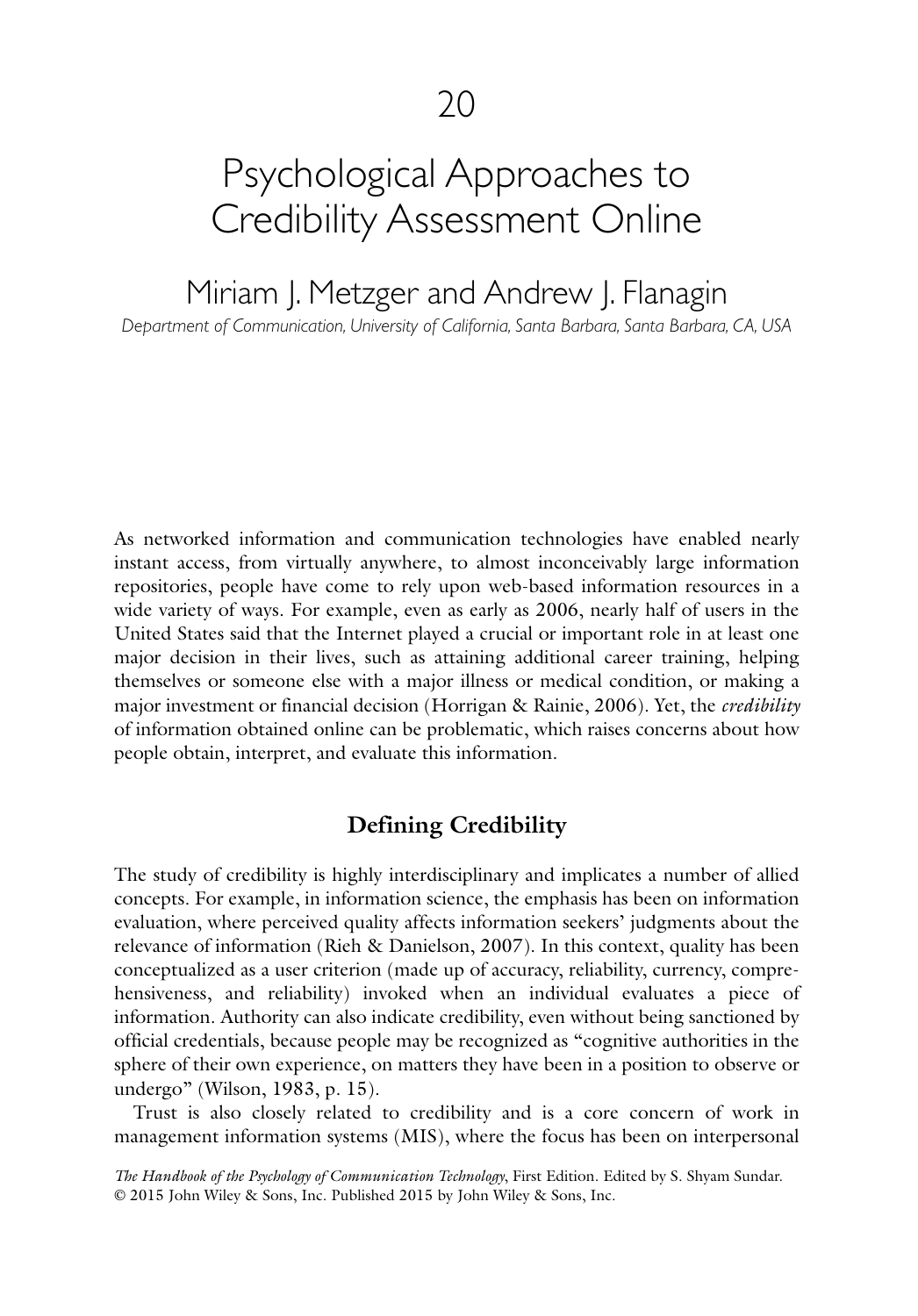or interorganizational trust in technical contexts, including the domains of e-commerce (Gefen, Karahanna, & Straub, 2003; McKnight, Choudhury, & Kacmar, 2002) and technology acceptance (Wu & Chen, 2005; Wu, Zhao, Zhu, Tan, & Zheng, 2011). In organizational studies, trust has also been a critical concern, for instance, in the study of interorganizational relations (Lane & Bachmann, 1998) or interactions and behaviors in virtual teams (Ridings, Gefen, & Arinze, 2002; Sarker, Valacich, & Sarker, 2003). In these contexts, trust refers to one exchange partner's confidence, belief, and expectation that another will act in their best interest.

In the fields of communication and psychology, credibility is traditionally defined as the believability of information, and it rests largely on the trustworthiness and expertise of the information source or message, as interpreted by the information receiver (Hovland, Janis, & Kelley, 1953; Rieh & Danielson, 2007; Tseng & Fogg, 1999). This differs from trust in that although trustworthiness is one dimension of believability, credibility typically also involves a judgment of source expertise or information accuracy as well. Similarly, a key difference from definitions of credibility that focus on information accuracy is in the subjective nature of credibility trustworthiness is a receiver judgment, based primarily on subjective factors. Expertise can also be subjectively perceived but includes relatively objective characteristics of the source or message as well (see Metzger, Flanagin, Eyal, Lemus, & McCann, 2003; Tseng & Fogg, 1999 for extended discussions of these points). Thus, the fields of communication and psychology treat credibility as a perceptual variable: credibility is not an objective property of a source or a piece of information. Instead, it is a subjective perception on the part of the information receiver (Fogg & Tseng, 1999). As such, the credibility of the same source or piece of information may be judged differently by different people.

Digital media are complicating notions of credibility today (Metzger et al., 2003). Socio-technical changes in the last few decades have spawned new concerns, and amplified existing ones, for people seeking credible information. For example, a number of challenges have accompanied the web's rise to prominence as an information repository, which have become even more pronounced as the Internet has evolved into a vibrant, interactive information sharing environment. The specific nature of these challenges suggests the importance of understanding the psychological dimensions of people's information evaluation experiences.

# **Challenges to Credibility in the Contemporary Media Environment**

Perhaps the greatest change in the information environment in the last 15 years or so is that digital media have provided access to an unprecedented amount of information for public consumption. As digital network technologies have lowered the cost and complexity of producing and disseminating information, the nature of information providers has shifted. Rather than a small number of sources, each with a substantial investment in the information production and delivery processes, information is increasingly provided by a wide range of sources, many of whom can readily create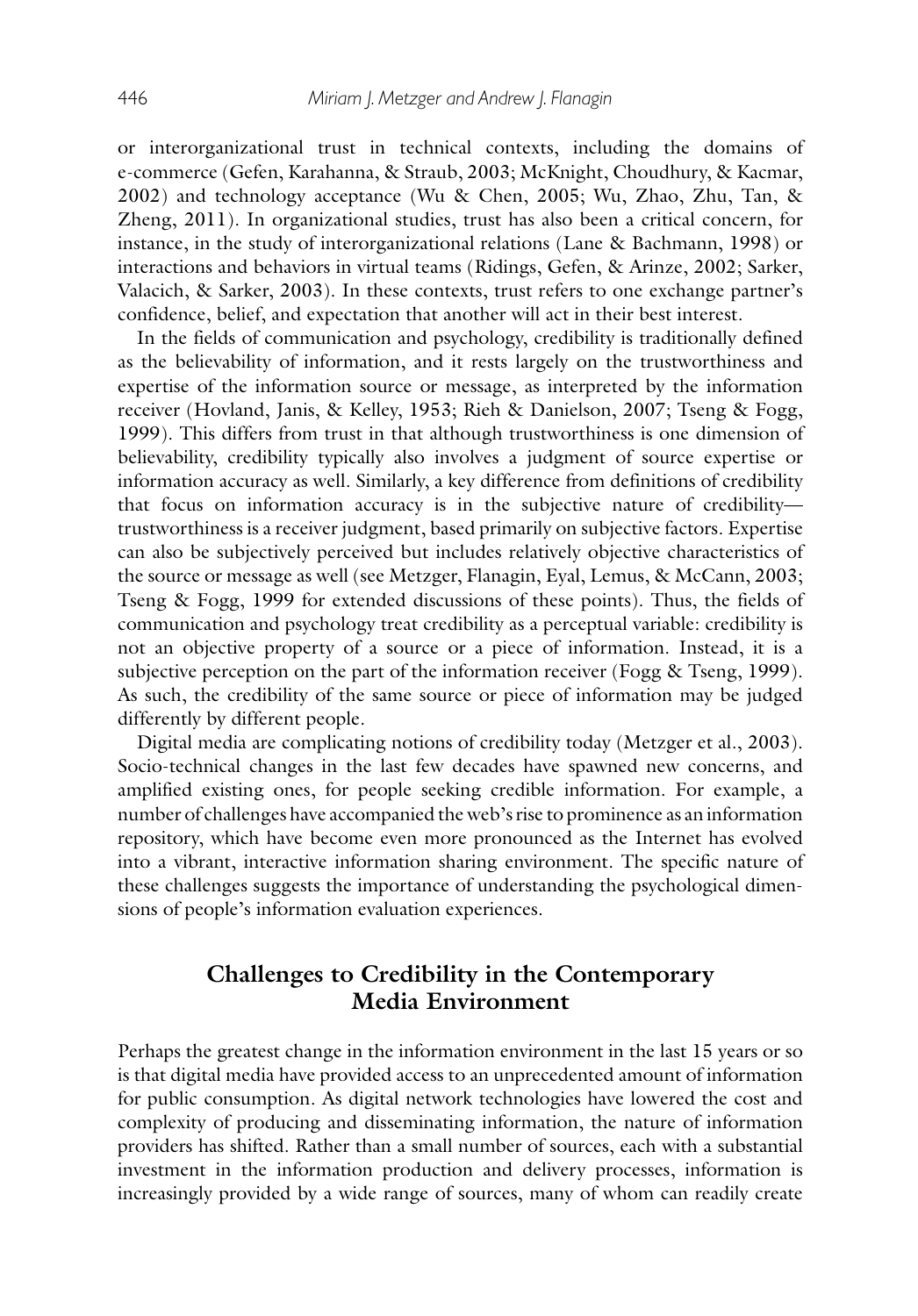and deliver information to large audiences worldwide. One consequence of this evolution in information production is an almost incomprehensibly vast information repository in the form of the Web and other online resources.

Accompanying this proliferation is the fact that much online information is not subject to filtering through professional gatekeepers and, as a result, it may be more prone to being poorly organized, out of date, incomplete, or inaccurate (Danielson, 2005; Flanagin & Metzger, 2000, 2007; Metzger et al., 2003; Rieh & Danielson, 2007). Through what he calls "disintermediation," Eysenbach (2008) notes that networked digital media remove many traditional information intermediaries such as opinion leaders, experts, and information arbiters, thereby forcing individuals to evaluate the vast amount of information online on their own. Moreover, Callister (2000) argues that traditional strategies for information evaluation, such as trusting a source believed to provide reliable information (e.g., the government) or to possess appropriate credentials (e.g., an expert), works only when there is a limited number of sources and when there are high barriers for public dissemination of information. Thus, while under conditions of information scarcity it is possible for gatekeepers to filter much of the information available (and gatekeepers have incentive to uphold credibility standards), the Internet presents an environment of information abundance that makes traditional models of gatekeeper oversight and quality control untenable due to the sheer volume of information that would have to be vetted.

Others have noted that digital media tools sometimes reduce the reliability of standard authority indicators such as author identity or reputation (Danielson, 2005; Fritch & Cromwell, 2002), and yet source information is crucial to credibility because it is the primary basis upon which credibility judgments rest (Sundar, 2008). In some cases, source information is unavailable, masked, or missing online. In other cases, source information is provided, but hard to interpret, such as when information is co-produced, re-purposed from one site, channel, or application to another, or when information or news aggregators display information from multiple sources in a centralized location that may itself be perceived as the source. These issues have prompted concerns about the credibility of online information because they create uncertainty regarding who is responsible for information and, thus, whether it should be believed (Rieh & Danielson, 2007).

Relatedly, understanding credibility online is especially problematic since there are many potential "targets" of credibility evaluation that often are at work simultaneously. Taking the quintessential example of Wikipedia, credibility judgments can be made at the website level (is Wikipedia a credible source of information?), at the content level (is any specific entry within Wikipedia credible?), or regarding specific information author(s) (are specific contributors to Wikipedia credible?). Of course, these various targets can work in concert or at odds with one another, suggesting that in combination the complexity of their credibility judgment is even more pronounced. Research has confirmed this complexity, as past studies have shown that the source and content of information interact in intricate ways, across various user audiences (e.g., Flanagin & Metzger, 2007, 2011).

Finally, the dramatic rise in "user-generated content" in recent years, where individuals are increasingly responsible not just for consuming, but also for producing, many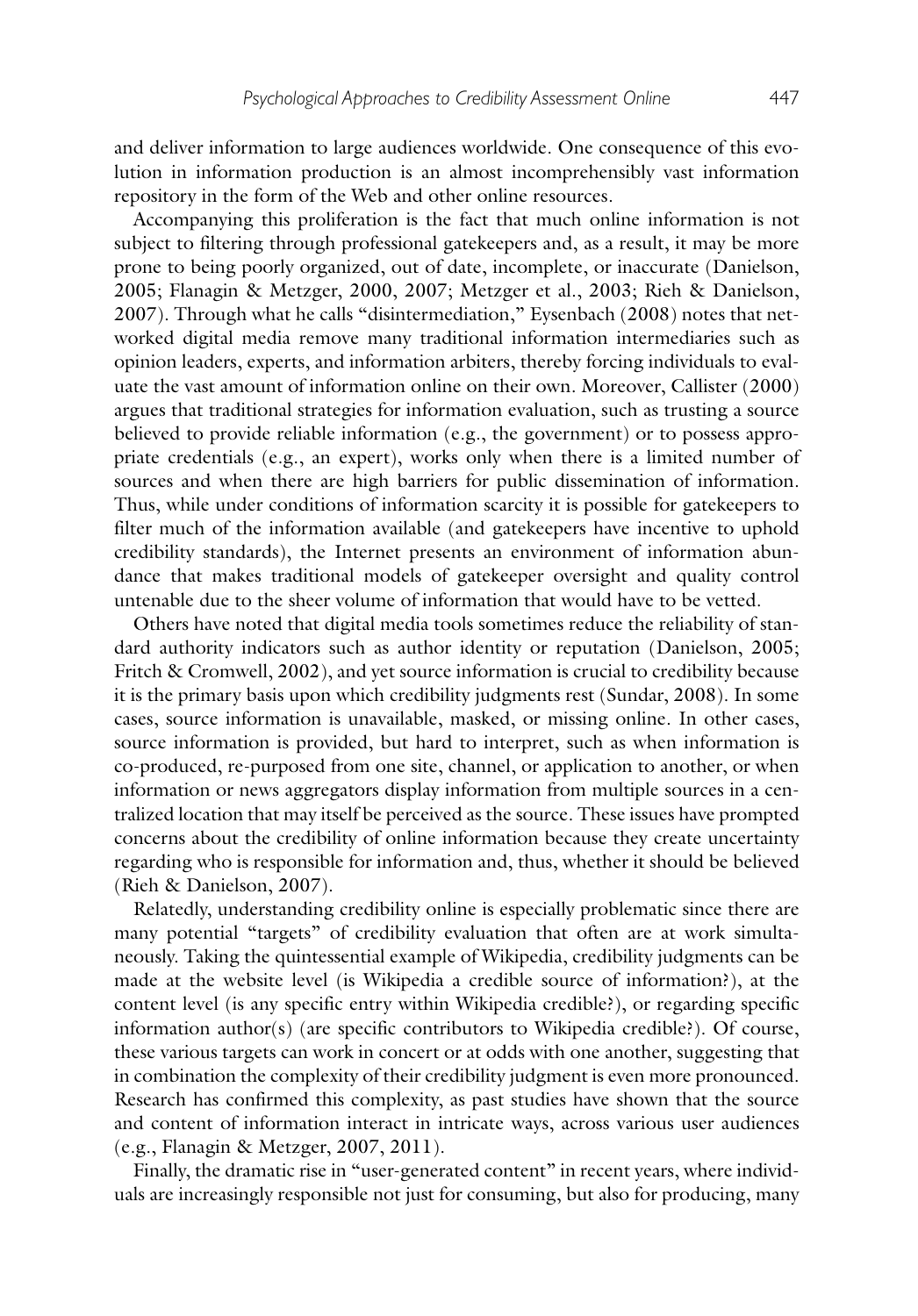of the information resources available online, has prompted a number of concerns with regard to information and source credibility. Although user-provided information offers exciting promise, it can also be problematic. The "unfiltered social web" can result in the dissemination of information that is not reliable, and it can be difficult to undo damage from erroneous or biased information distributed via such technologies (see Hesse et al., 2011). In addition, it may be unclear whether the information source is who or what is claimed, and whether the information is original or has been repurposed or altered at some point. Moreover, user-generated mechanisms work best when a diversity of opinions are represented, when individual opinions are independent of others' influence, when community members are able to draw upon specialized local knowledge, and when the convergence of judgments within a community is facilitated (Surowiecki, 2005). Although these conditions are present in some social media venues, they are by no means universal. Group processes are quite often subject to biases through processes of bandwagon effects, groupthink, and other problematic group dynamics (Forsyth, 2010).

In light of the foregoing concerns, we argue that it is critical to understand the psychological dimensions of people's information evaluation experiences. We propose several classes of explanatory mechanisms that help to explain how people navigate the online information environment today, including information processing views, personality-based characteristics, and information assessment perspectives that explicitly take into account the dynamics of social interaction.

# **Information Processing and Credibility Evaluation**

Studies of credibility evaluation across disciplines such as psychology, communication, education, information science, and others have found that people rely on a wide variety of factors to decide whether to believe the information they obtain online. Early work by Fogg and colleagues (2003), for example, identified over 18 classes of cues that people used to determine the credibility of websites across ten content categories (e.g., news, health, commercial, financial, etc.). These included such cues as author reputation, site design and navigability, writing tone, and users' past experience with the site, for example. Subsequent research added several more cues to this list (Flanagin & Metzger, 2010; Hilligoss & Rieh, 2008; Metzger, 2007), and categorized these in terms of whether each is a feature of the source, message, medium, or receiver (Del Giudice, 2010). For example, author credentials constitute an author cue that information consumers might rely on to assess the relative credibility of information emanating from a source. Information currency, by contrast, is a message cue that has been shown to influence credibility perceptions. The presence or absence of website advertising is an example of a site or source cue affecting perceived credibility, and the degree of an individual's experience with a medium or a source is a receiver characteristic that has been shown to influence people's credibility evaluations. Figure 20.1 presents a list of factors that have been shown to be relevant to the evaluation of the credibility of online information.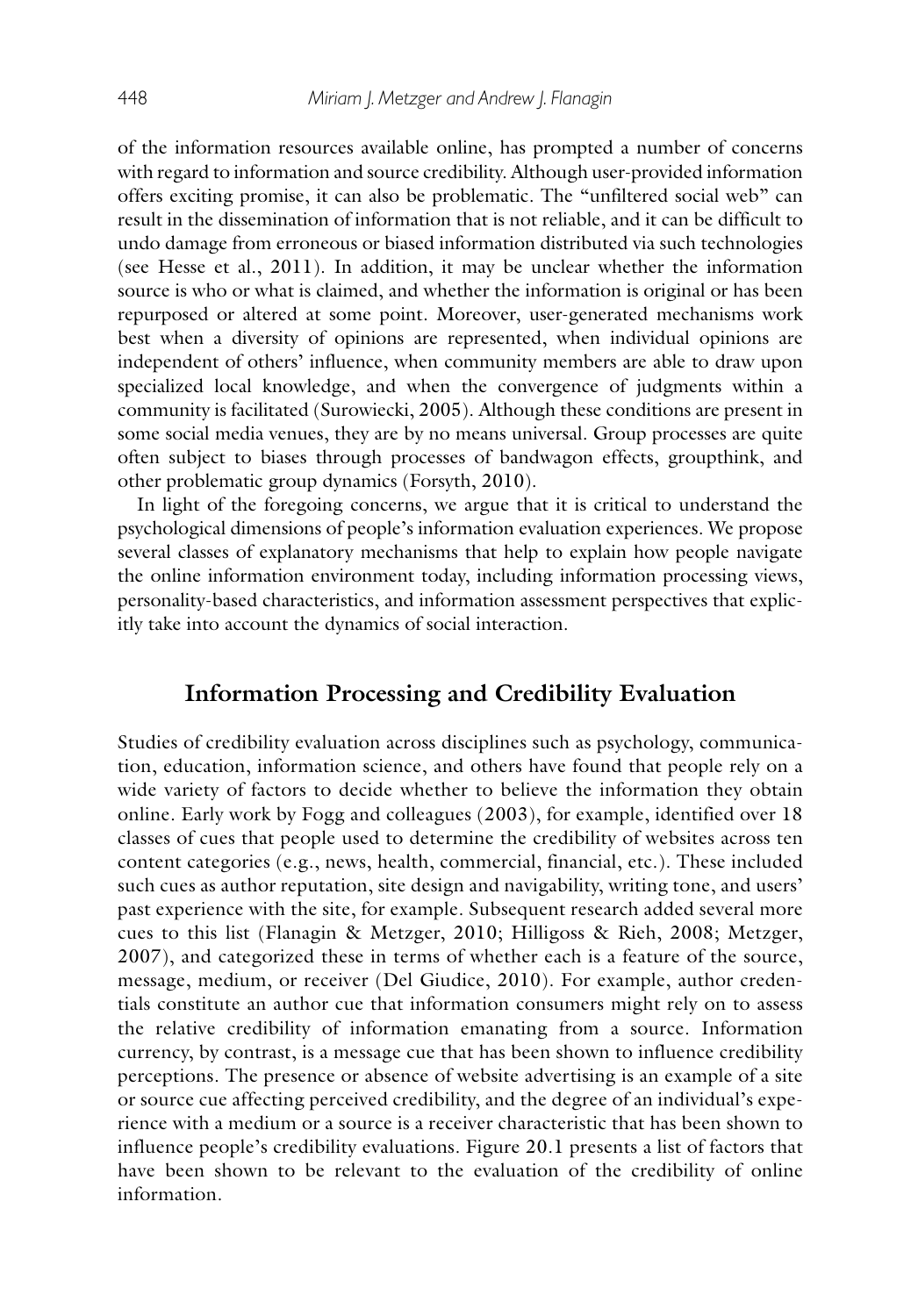

**Figure 20.1** Schematic representation of potential factors relevant to credibility evaluation of online information.

With a dizzying array of credibility cues to choose from, an important question is how information seekers wade through all of the available cues to arrive at a credibility judgment? Information processing theories have been applied to help to understand this process. For example, the Limited Capacity Model of message processing (Lang, 2000) finds that because people do not have unlimited cognitive capacity, they cannot process all aspects of all messages they receive, and so they instead select only some salient features to encode, store, and retrieve.

Fogg's (2003) Prominence-Interpretation Theory of web credibility similarly suggests that not all elements of a website can be attended to by users, and so not all elements will enter into users' credibility evaluations. This theory states that credibility evaluations are a function of users (a) noticing a cue (prominence) and (b) making a judgment about that cue (interpretation) in an ongoing and iterative fashion until the user reaches an overall credibility decision or encounters a constraint, such as lack of time that bars examination of more cues. Prominence is affected by user characteristics (e.g., involvement, experience, ability to process), contextual factors (e.g., time pressures or task type, such as seeking information vs. amusement), and the artifact being evaluated (e.g., the type or content of a website or its navigability). Interpretation refers to the value or meaning that users assign to a credibility cue, typically whether a cue is a positive or negative credibility indicator. Several factors affect interpretation, including users' assumptions, cultural background, prior experience or knowledge, skill, goals, and information seeking context, including norms and expectations. Any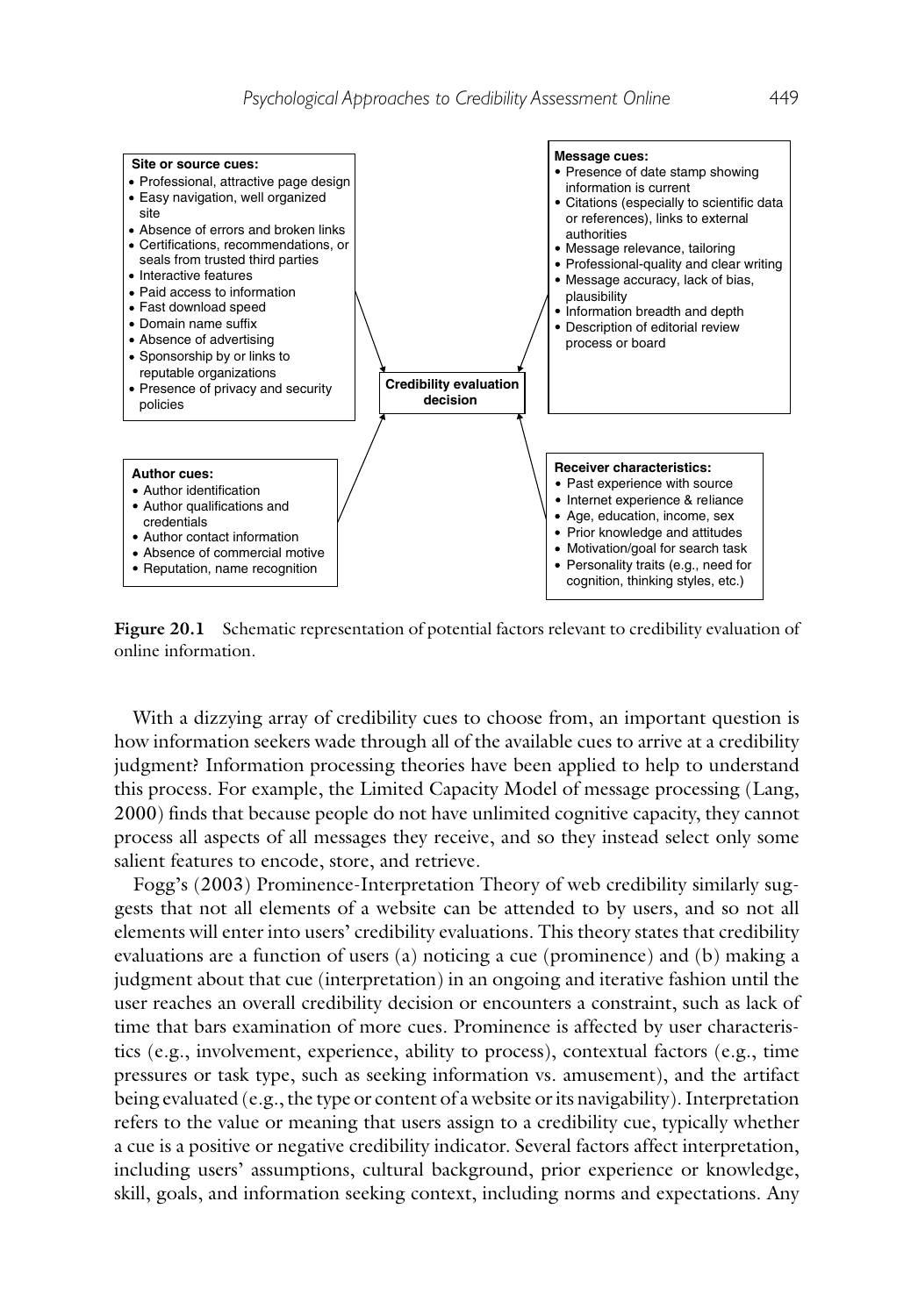particular credibility cue will only impact an information seeker's credibility assessment if it is perceptually prominent and is both interpretable and interpreted (Fogg, 2003).

Dual processing models of information processing and evaluation, such as the Elaboration Likelihood Model (Petty & Cacioppo, 1981) and the Heuristic-Systematic Model (Chaiken, 1980) (see Chaiken & Trope, 1999 for an overview of dual processing models), have also been invoked to answer the question of how and when people use available credibility cues to evaluate information online (e.g., Metzger, 2007; Sundar, 2008; Wathen & Burkell, 2002). Dual processing models emphasize the role of motivation and cognitive ability in guiding information assessment and decision making, and theorize that people will process messages in more or less depth depending upon the message receiver's motivation and ability to do so.

Metzger's (2007) dual processing model of credibility assessment posits that information seekers' motivation and ability are key to whether and to what degree users will evaluate Web information for its credibility. According to this model, the degree to which online messages will be scrutinized for their credibility depends on individual users' *ability* to evaluate the message, which may be a function of their knowledge or training in how to evaluate information, critical thinking skills, time constraints, or other factors, and their *motivation* or purpose for seeking the information, which involves their awareness and salience of the consequentiality of receiving low-quality or inaccurate information. The dual processing model of credibility assessment posits two general strategies that reflect greater and lesser degrees of cognitive rigor: The "analytic" strategy involves a more systematic attempt to discern credibility by considering more deeply a wider range of author, message, or medium cues. By contrast, the "heuristic" strategy relies on a faster and more cursory examination of credibility cues and often focuses primarily or exclusively on surface characteristics of the information (e.g., the visual design elements of a website) or on a user's gut feelings about the credibility of a piece of information.

Chen and Chaiken (1999) found that individuals' "accuracy goals" vary depending on the situation, such that people are more or less motivated to reach accurate judgments across different contexts. Internet users' accuracy goals likely vary from search to search, and their information seeking may be more or less casual or purposive depending on their goals. While some Web browsing is certainly highly motivated by a person's need to find accurate information (e.g., information sought for an important medical decision), other information seeking situations may not require such a high level of credibility checking (e.g., looking up information on a music group). The dual processing model of credibility evaluation argues that users look to different aspects of Web-based information to assess its credibility such that under conditions of high accuracy motivation, online information seekers will likely pay more attention to a broader array of credibility cues and perform more rigorous information evaluation compared with when motivation is lower (for similar logic, see Fogg et al., 2003; Sundar, 2008; Wathen & Burkell, 2002). Consistent with this model, credibility assessment has been shown to vary by information type, such that people exert significantly more effort to verify the credibility of factual or reference information than they do for entertainment information (Flanagin & Metzger, 2000).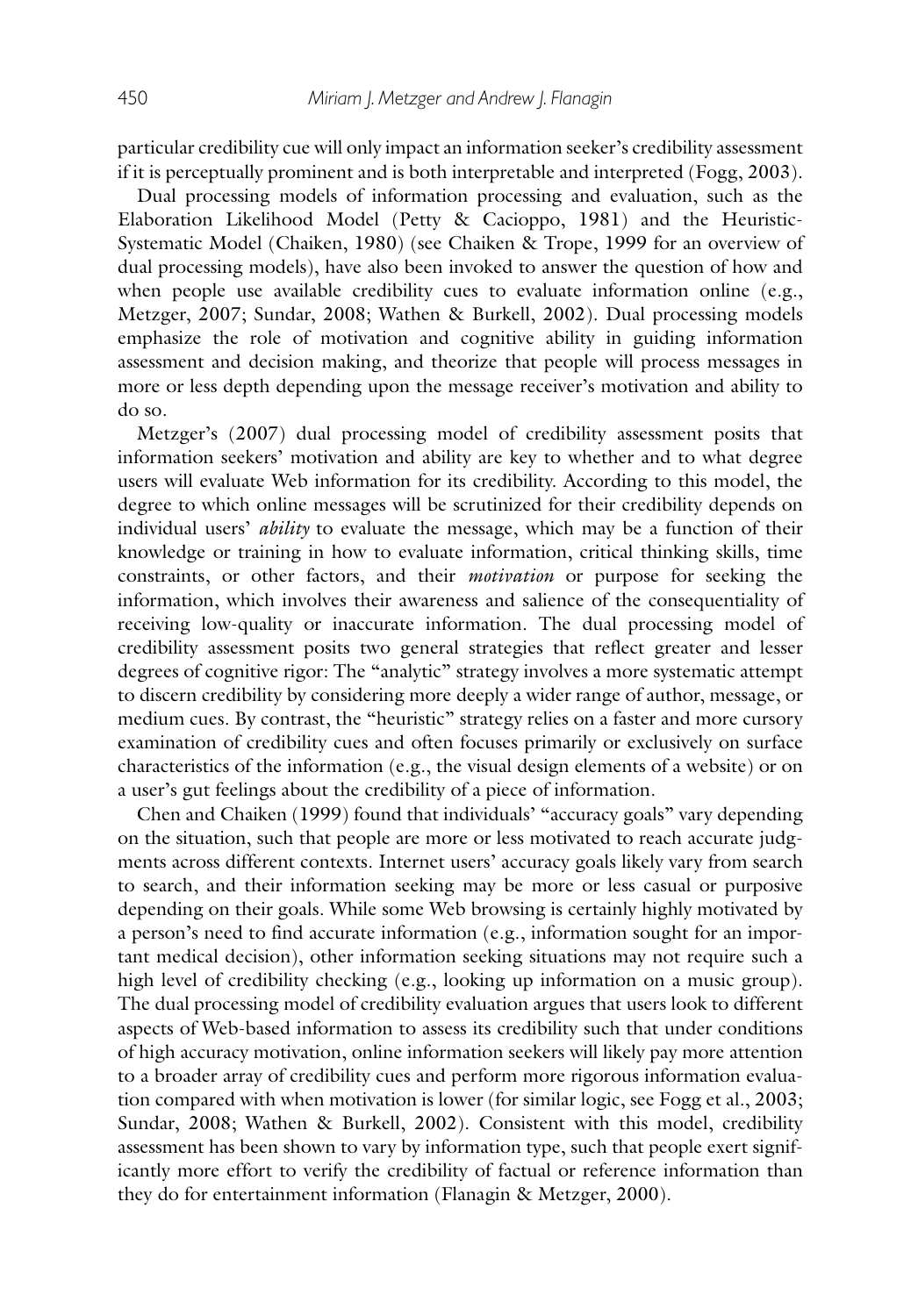Others have confirmed that user ability also plays a role in predicting online information seekers' credibility assessment strategies. For example, studies have found that Internet experience and Internet self-efficacy are positively related to the amount of effort users exert to verify the credibility of information they find online (Flanagin & Metzger, 2000; Hong, 2006), and other research has shown that topic experts employ more cues to evaluate the quality of a website's information and an information source's credentials, and are less likely to rely exclusively on simple visual appeal of the site to assess its credibility, compared to less knowledgeable users (Flanagin & Metzger, 2007; Fogg et al., 2003). Parallel results were found in these studies when the information obtained online was higher in personal salience and consequentiality (see also Byerly & Brodie, 2005; Sillence, Briggs, Harris, & Fishwick, 2007), which lends further support to the contention that that people with different levels of ability and motivation pay attention to different criteria when judging the credibility of websites.

Although dual processing theories tend to imply that only one strategy may be used in any information evaluation situation, recent studies have shown that both analytic and heuristic strategies for credibility evaluation can operate simultaneously. In a survey of 3,991 adults in the United States, respondents reported using both analytic and heuristic strategies when evaluating credibility across a variety of online information seeking contexts (Metzger et al., 2011). Some of the most common analytic means of evaluation included double-checking facts, checking other websites for supporting information, and considering all views on a topic. Frequent heuristic strategies included relying on gut feelings and making quick credibility decisions. Similar results were found in a nationally representative survey of US children between the ages of 11 and 18 (Flanagin & Metzger, 2010).

Although analytic means of credibility evaluation are traditionally thought to be superior and result in better decisions, heuristic strategies appear to be quite common (Metzger, 2007; Metzger, Flanagin, & Medders, 2010). Fogg and colleagues (2003), for example, found that online information consumers' main consideration in credibility assessment was the visual design elements of websites, rather than any content or source information. They argue that because web users typically spend little time at any given website, they likely develop quick strategies for assessing credibility. They say, "one could argue that people typically process web information in superficial ways, that using peripheral cues is the rule of web use, not the exception" (p. 15). Other research similarly shows that people rarely engage in effortful information evaluation tasks, opting instead to base decisions on factors like website design and navigability, while Internet users report verifying the information they found online for its credibility only "rarely" to "occasionally" and tend to verify using strategies that require the least time and effort (see Metzger, 2007, for a review). While in some views cognitive heuristics are thought to lead to biased or faulty information processing (Tversky & Kahneman, 1974), growing evidence suggests that heuristics can be equally effective as more cognitively demanding information processing strategies in inference and decision-making contexts (Gigerenzer & Todd, 1999; Gladwell, 2005).

The use of heuristic strategies may be explained by the fact that online information seekers often perform credibility evaluations within the limits of bounded rationality (Del Giudice, 2010, Metzger et al., 2010). Bounded rationality operates on the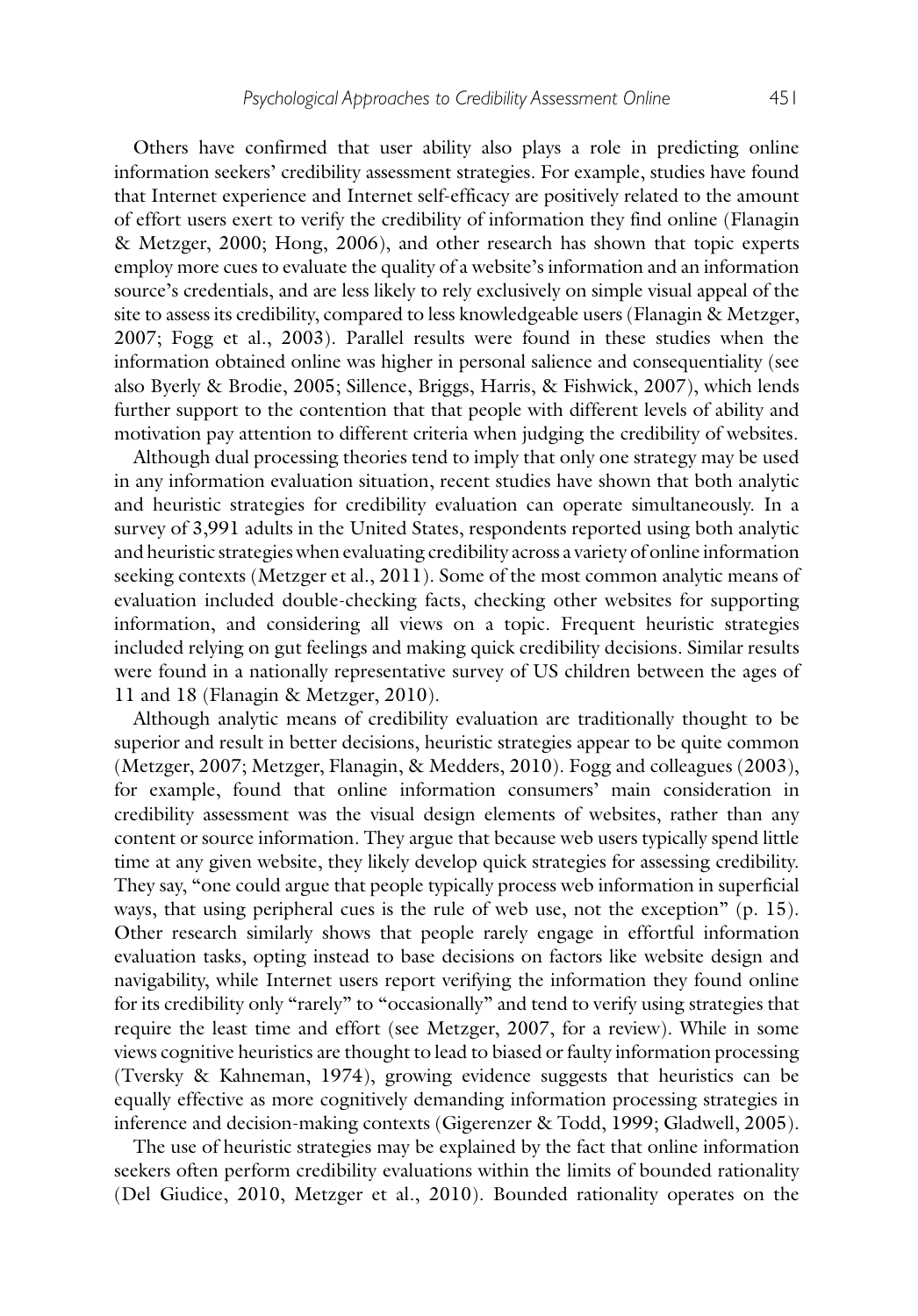principle of least effort and acknowledges that decision makers "must arrive at their inferences using realistic amounts of time, information, and computational resources" (Gigerenzer & Todd, 1999, p. 24). Consequently, people are not always able to act perfectly rationally due to limitations imposed by the human mind (e.g., noninfinite cognitive resources) and external conditions (e.g., noninfinite time) (Simon, 1955). One form of bounded rationality in information processing is *satisficing*, whereby people use not all but rather just enough of their cognitive resources to obtain optimal outcomes for the situation or context. Gigerenzer and Todd (1999) argue that information processing employing highly rational, true optimizing strategies is actually quite rare, and research on information foraging theory finds evidence that satisficing is a frequent strategy of Internet information seekers (Pirolli, 2005).

These perspectives suggest that Internet information seekers are likely to cope with the perceived costs of information overload and credibility evaluation by using strategies that minimize their cognitive effort and time. A number of recent studies have identified several cognitive heuristics, or mental short cuts or rules-of-thumb used as a judgment rule that help people make quick evaluations (Sundar, Oledorf-Hirsh, & Xu, 2008), that online information seekers invoke to assist in the process of credibility evaluation (e.g., Hilligoss & Rieh, 2008; Metzger at al., 2010; Sundar, 2008). For example, Metzger et al. (2010) found six cognitive heuristics used to evaluate credibility: *reputation*, *endorsement*, *consistency*, *self-confirmation*, *expectancy violation*, and *persuasive intent*.

The *reputation* heuristic says that when choosing between sources, people should favor a source whose name they recognize as more credible compared to an unfamiliar source. The rationale underlying the reputation heuristic is that reputation or name recognition is earned via an accumulated record of transactions over time, the results of which are spread through people's social networks. The reputation heuristic may also be a subset of the authority heuristic, or whether a source is recognized as an official authority or not, which has been found to impact Internet users' credibility assessments (Sundar, 2008).

The *endorsement* heuristic suggests that people are inclined to believe information and sources if others do so also. People tend to trust sites and sources that are trusted and recommended by *known* others, or that come from *unknown* persons in aggregated form (Metzger et al., 2010). Trust derived from known others may be underpinned by another form of heuristic reasoning known as the "liking/agreement heuristic" (Chaiken, 1987), which says that people often agree with those they like. Trust derived from aggregated information from unknown others (e.g., testimonials or ratings) likely stems from bandwagon heuristics, whereby people assume that something is correct if many others think it is correct (see Sundar, 2008). The *consistency* heuristic is a close relative of the endorsement heuristic because it also operates on the principle that people tend to believe things if others believe them. The consistency heuristic comprises a credibility evaluation stopping rule that says a piece information should be judged as credible when it is found to agree with information from another independent source. The implication of a heuristic "stopping rule" illustrates the potential ambiguity between heuristic strategies relying on mental shortcuts and more cognitively laborious processing efforts.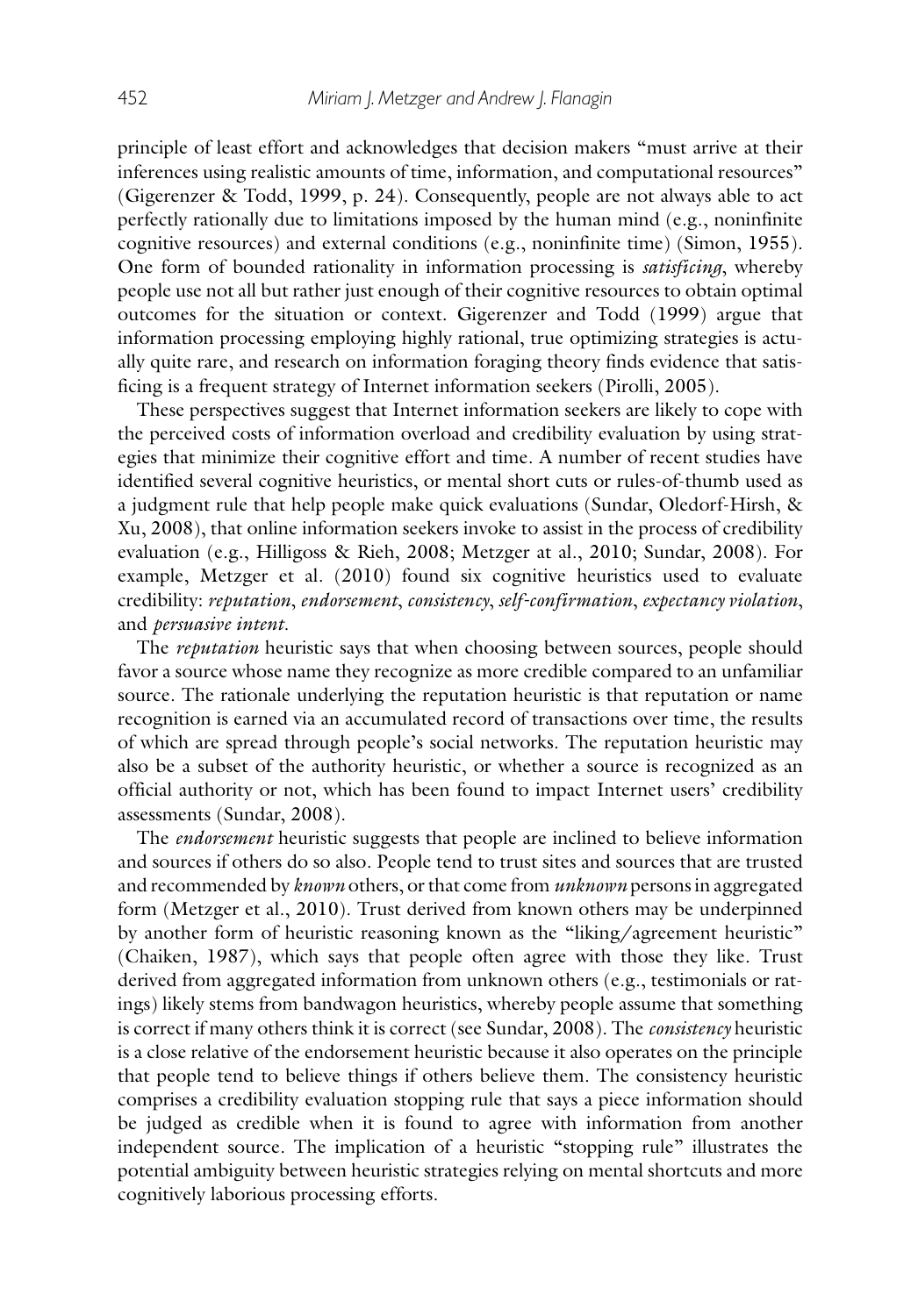The *self-confirmation* heuristic reflects the human tendency to notice and place greater value on information that supports one's beliefs, while discounting information that refutes those beliefs. In terms of credibility, it is the tendency for people to view information as credible if it confirms their preexisting beliefs and not credible if it counters their existing beliefs, regardless of how well argued, exhaustively researched, comprehensive, or appropriately sourced it is. The self-confirmation heuristic likely stems from the false consensus effect: research in cognitive psychology finds that people tend not only to believe that their own opinions are right but that they are widely shared by others (Ross, Greene, & House, 1977). Such cognitive biases serve as ego defense mechanisms, resulting in a tendency for people to evaluate ambiguous information in a way that is beneficial to their own needs or interests.

The *expectancy violation* heuristic in credibility evaluation says that if a website fails to meet users' expectations in some way, for example, if a site asks for more personal information than is necessary or contains typos or grammatical errors, they will immediately judge it as *not* credible without further inspection of its content. The reverse could also be true: positive surprises that contradict negative expectations might bolster perceived credibility. The expectancy-violation heuristic may be underpinned in part by the "effort heuristic," which is the human tendency to value objects based on how much effort went into producing them (Kruger, Wirtz, van Boven, & Altermatt, 2004). Finally, the *persuasive intent* heuristic is the tendency to feel that information that may be biased—typically for commercial purposes—is not credible. For example, the presence of advertising on websites where it is unexpected seems to elicit an immediate defense mechanism that leads people to mistrust information without further scrutiny (Metzger et al., 2010; for similar results, see also Fogg et al., 2003; Walther, Wang, & Loh, 2004).

#### **Individual Differences in Credibility Assessment**

Because credibility judgments are a subjective perception on the part of the information receiver, individual differences naturally impact users' credibility evaluations (Del Giudice, 2010; Hong, 2006; Flanagin & Metzger, 2010, 2013; Metzger et al., 2011), in part by making certain cues more salient to certain users (Fogg, 2003). Many types of individual-level differences have been discussed in the literature, including, for example, demographic differences, patterns of Internet use and past experience, information literacy skills, personality traits, familiarity with the topic, cultural norms and values, and levels of cognitive development. Beyond mentioning these as possible factors, however, little empirical data exist showing how each of these individual factors affects credibility decision making.

To fill this void, Flanagin and Metzger conducted two large-scale surveys using representative samples of Internet users in the United States in which several individuallevel differences were measured and analyzed for their impact on Internet users' credibility evaluations and verification behaviors (Flanagin & Metzger, 2010; Metzger et al., 2011). They specifically studied how user demographics, types of Internet use, past experience, information literacy skills, and personality traits affect information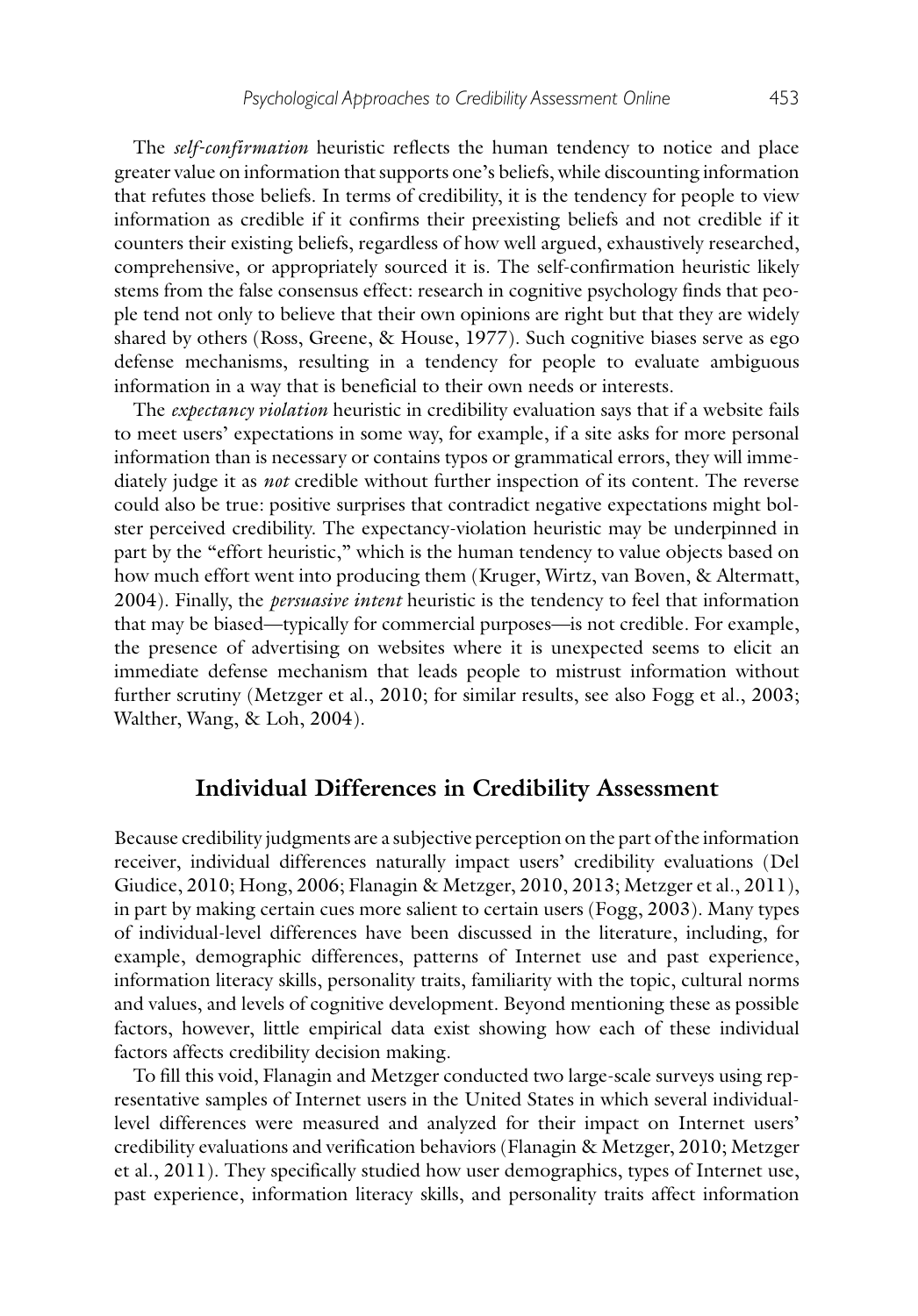seekers' concern about credibility and the degree to which they believe information obtained online.

Although digital divide perspectives and past research suggest that information evaluation strategies and opportunities may vary across demographic characteristics (see Hargittai, 2002; van Dijk, 2006), the studies by Metzger and Flanagin found little evidence that sex, income, education, or race greatly affected users' levels of concern about credibility or the amount and types of online information that people believe to be credible, although some small differences did emerge. Among adult Internet users, older Internet users were slightly more concerned about credibility, as were females and users with greater education. At the same time, older adults and females also felt that slightly more of the information on the Internet was believable (Metzger et al., 2011). Among children, race played a very minor role, such that nonwhite youth expressed somewhat higher concern about credibility, and children from families of higher income said they believed more information on the Internet. Both younger kids and girls were more likely to believe the information they find online compared to older kids and boys, respectively, although all of these differences explained only a small portion of the variance in credibility perceptions (Flanagin & Metzger, 2010).

Individuals' patterns of Internet usage, access, and past negative experiences were found to influence credibility judgments, presumably by leading different types of users to different types of information and by influencing their level of skepticism. For adults, greater use of the Internet for certain activities, such as social networking and electronic commerce, resulted in less concern about credibility and more trust of online information, whereas people who used the Internet to post content reported less trust in online information credibility (Metzger et al., 2011). Adults who reported spending more time online and possessing greater Internet skill expressed less concern about credibility and trusted more of the information available online, although children with higher skill and who spent more time online reported greater concern (Flanagin & Metzger, 2010). Users' online experiences and training in digital literacy also influenced their credibility beliefs: having had a bad experience with misinformation personally or even vicariously in the past, as well as having had formal instruction in credibility evaluation, contributed to greater concern about and less trust in the credibility of information on the Internet. With one exception as noted earlier, findings for children were similar to those for adults.

Several *personality traits* were also explored in these studies for their contribution to people's credibility beliefs and evaluation practices, including cognitive dispositions or "thinking styles" that have been shown to influence how people approach information. *Need for cognition*, for example, reflects the degree to which people engage in and enjoy thinking deeply about problems or information and, thus, may be willing to exert effort to critically evaluate information. *Flexible thinking* refers to people's willingness to consider opinions different from their own, which might impact how users process contradictory or contrasting information when judging credibility online. *Faith in intuition* reflects a tendency to trust based on first impressions, instincts, and feelings. And, *social trust*, or the propensity to trust strangers, is likely to affect the degree to which people judge information provided by those they do not know online to be trustworthy.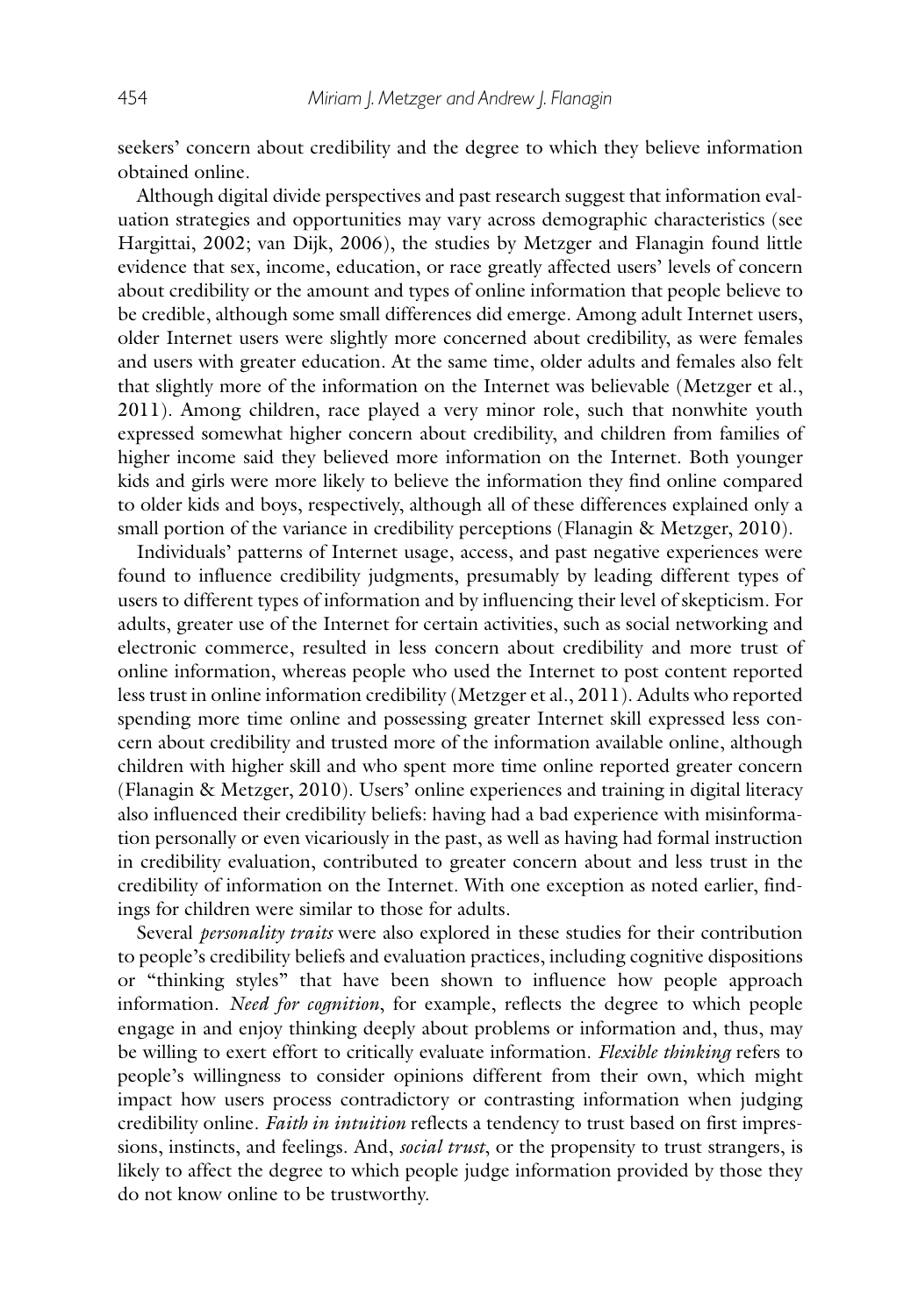The studies by Flanagin and Metzger found that trait-based individual differences do affect credibility perceptions. Adults who were higher in need for cognition, and lower in social trust of others online expressed greater concern about credibility online (Metzger et al., 2011). Among children, flexible thinking style and social trust were related to children's level of credibility concern: Children who reported being more flexible in attending to information that runs counter to their own beliefs and who were less trusting of others online expressed greater concern about credibility (Flanagin & Metzger, 2010). Users of all ages with higher faith in intuition and lower need for cognition believed that more of the information available on the Internet is credible. In addition, higher need for cognition predicted greater analytic and lower heuristic credibility evaluation strategies in both younger and older Internet users.

Differences in findings between the adult and child samples noted earlier suggest that cognitive development may be another important individual-level variable that affects credibility beliefs and evaluations. Although children may be talented and comfortable users of technology, they may lack tools and cognitive abilities critical to effectively evaluate information. Youth also have less life experience than adults to help them compare information they find online or to discern relative reputational cues across sources. In addition, they may not have the same level of experience with or knowledge about media institutions, which can make it difficult for them to understand differences in editorial standards across various media channels and outlets compared to adults (Metzger & Flanagin, 2008).

Research in this area finds that as children mature, they show increased sophistication in interaction with information (Gross, 1999; Kafai & Bates, 1997; Solomon, 1993). That said, children often accept information presented online at face value and fail to apply critical criteria in their evaluation of the source or quality of online materials (Wallace & Kupperman, 1997). Many children report trusting the accuracy of information on the Internet simply because it exists online (Kafai & Bates, 1997), and many attribute altruistic intent to authors based on surface qualifications without considering possible bias or motives (Brem, Russell, & Weems, 2001). Eastin, Yang, and Nathanson (2006) found that children judged websites to be similarly credible regardless of whether the sites contained useful source information, were dominated by advertising, or simply offered dynamic features. In fact, children rated sites with advertising and no source as highest in credibility—even though they often believed the author of the page was the advertiser—indicating a potential misunderstanding of the relationship between content provider and advertiser. These findings reflect a level of confusion on the part of younger information consumers about the production processes, and possible ignorance regarding the ease with which any Internet user can publish online.

Additional individual traits are likely to be important in credibility assessment as well. For example, users with high topical knowledge have been found to be more critical of the information they find, as well as to assess qualifying characteristics of the source or the message more quickly than people with less knowledge on the topic about which they seek information ( Fink-Shamit & Bar-Ilan, 2008; Fogg & Tseng, 1999; Gugerty, Billman, Pirolli, & Elliott, 2007). Similarly, early studies showed that users with greater Internet experience were better able to determine which features of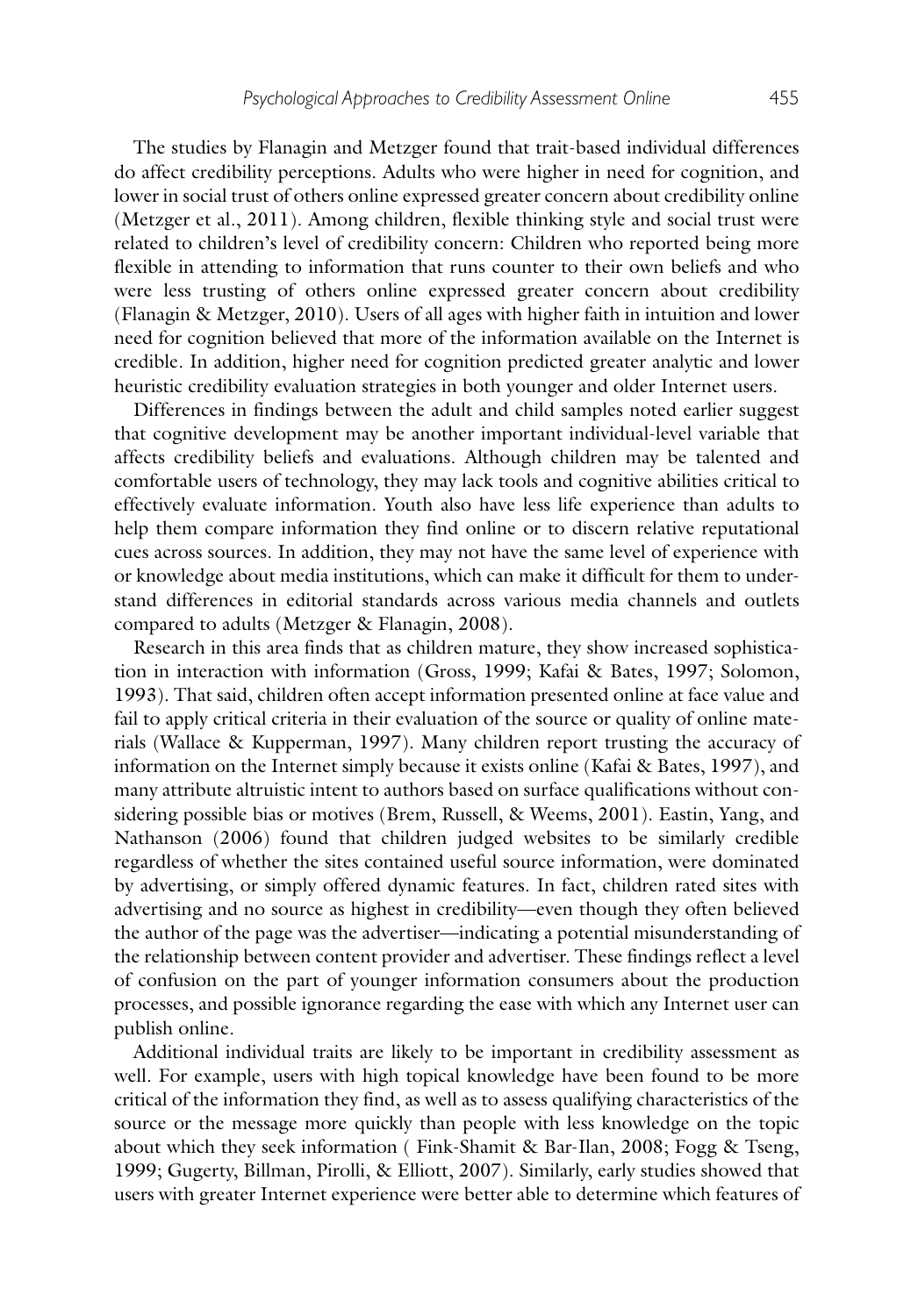websites indicated higher information quality and were more likely to lead to an accurate assessment of credibility (Flanagin & Metzger, 2007; Freeman & Spyridakis, 2004; Johnson & Kaye, 2000, 2002). Del Giudice (2010) argues that traits such as field dependence, locus of control, evaluation apprehension, and task orientation affect the likelihood of a person relying on available cues as guides for attitudes, perceptions, and behavior, and thus may influence credibility evaluation strategies and decisions. She further points out that cultural values such as power distance, subjective norms, individualism or collectivism, and uncertainty avoidance may affect how users determine the credibility of information they find online because these factors influence adoption of information technologies and affect the information contained within those technologies.

### **Social Interaction and Information Assessment**

A transformative development in recent years has been the shift toward the increasingly *social* nature of information available online. The Internet environment is notable for its capacity to promote, maintain, and sustain collective endeavors among disaggregated individuals. A large class of tools and applications, including blogs, social bookmarking, wikis, social networking sites, and a range of ratings, recommendation, reputation, and credentialing systems, enables diverse opinions, experiences, and knowledge to be combined across individuals online. These tools have resulted in historically unparalleled information resources for people, who are now able to locate others with shared interests across a tremendous range of domains, and to efficiently share relevant information with one another in a timely manner.

In such an environment, people routinely defer to external sources of knowledge on a very large scale, resulting in a "radical externalization of the processes involved in trust assessment" (Taraborelli, 2007, p. 1). One form that this externalization takes is heavy reliance on more social means of online information processing and assessment through electronic networks, which are used to harness collective intelligence for evaluating information and sources online (Flanagin & Metzger, 2008, 2011, 2013; Metzger et al., 2010). In this manner, social media tools and applications have the potential to "replace the authoritative heft of traditional institutions with the surging wisdom of crowds" (Madden & Fox, 2006, p. 2).

The core advantage underlying user-generated information online is the capacity to share the experiential aspects of people's information, making aggregated individual experiences available to many. In spite of their relative lack of official authority, individuals may possess relevant expertise due to their firsthand knowledge or experience with a topic or situation, and thus may be accurately perceived by others as having a great deal of *experiential credibility* (Flanagin & Metzger, 2008, 2013; Pure et al., 2013). Indeed, shifts in information dissemination challenge longstanding models of information provision by suggesting circumstances under which sources that are not understood as "experts" in the traditional sense are in fact in the best position to provide the most credible information. Under conditions where knowledge is esoteric, diffused among many individuals, and depends on specific, situational understanding,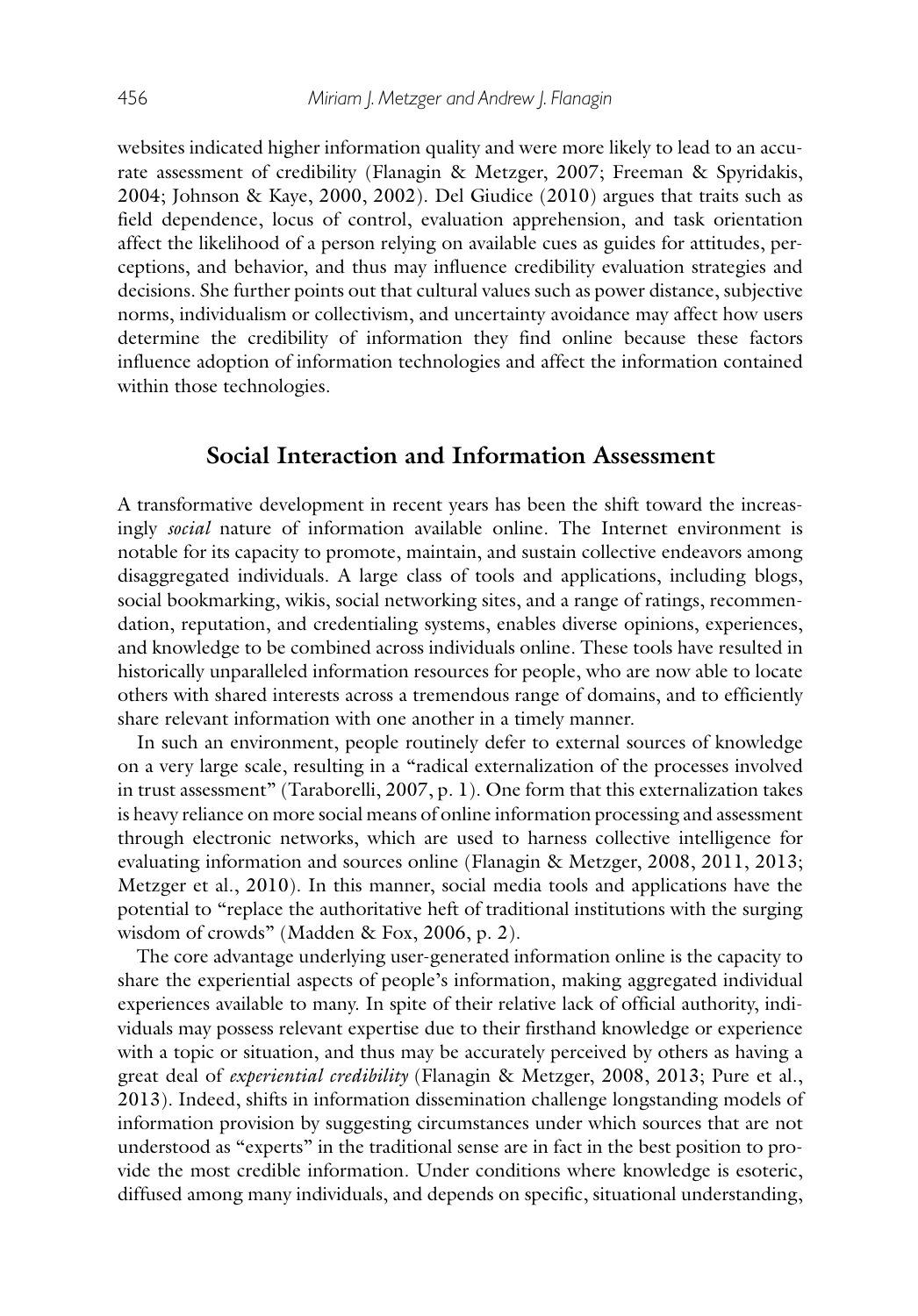it is often the case that the most reliable information is gleaned not from a traditional source imbued with authority by virtue of position or status, but rather from a diversity of individuals lacking official credentials or a widely recognized reputation.

A number of theoretical perspectives suggest why aggregated user-generated information rooted in experiential credibility, such as that contained in consumer ratings or reviews online, might be viewed as a credible source of information. The warranting principle, for example, suggests that people's judgments online, where key personal and relational information is often missing, are more aptly based on information that cannot be easily manipulated by an information source (Walther & Parks, 2002). Relatedly, signaling theory (Donath, 2007) argues that certain signals available about information sources—particularly those signals that are difficult to fake, are supported by the rule of law or social convention, or are costly to obtain or to mimic—are most reliable for assessing credibility. Signaling theory suggests that, when aggregated, user-provided information, can signal information credibility because it is difficult to for any one person to manipulate an average when there are many inputs. The warranting principle also implies that user-generated information may be perceived to be credible because the aggregation process makes it unlikely that any particular contributor has control over the collective opinion ultimately represented. Aggregated instances of users' experiential credibility thus serve as a warrant that information is valid and reliable.

Tests of the warranting principle and signaling theory show that cues that are difficult to fake online are indeed seen as more credible. For example, friends' comments on Facebook profiles were more influential in assessments of physical attractiveness than self-comments were (Walther, Van Der Heide, Hamel, & Shulman, 2009) and information generated by others had a higher impact than self-generated information on communal orientation (Utz, 2010). Also, consumer reviews have been found to be a stronger predictor of the trustworthiness of an online store than either store reputation or assurance seals, both of which are more readily controlled by the store itself (Utz, Kerkhof, & van den Bos, 2012). A variety of signals (i.e., seller reputation, product condition, and argument quality) have also been shown to predict important outcomes in online auctions (e.g., number of bids, auction success, and willingness to pay; Shen, Chiou, & Kuo, 2011), and people also put greater emphasis on signals that are costly to fake when locating experts online (Shami, Ehrlich, Gay, & Hancock, 2009).

Explicitly *social* influence processes also affect people's credibility assessments online. Social influence can take several forms. *Informational social influence*, for instance, is the tendency to "accept information obtained from another as *evidence* about reality" (Deutsch & Gerard, 1955, p. 629; emphasis in original). Particularly in the absence of firsthand experience, people tend to believe that others' interpretations are more correct than their own, and rely on others to help them choose the appropriate course of action. In this manner, informational social influence is a means of gaining information under circumstances when people are uncertain about their own perceptions and may be the underlying theoretical driver of bandwagon effects. Information provided by others becomes influential in this view as a means of removing ambiguity and establishing subjective validity.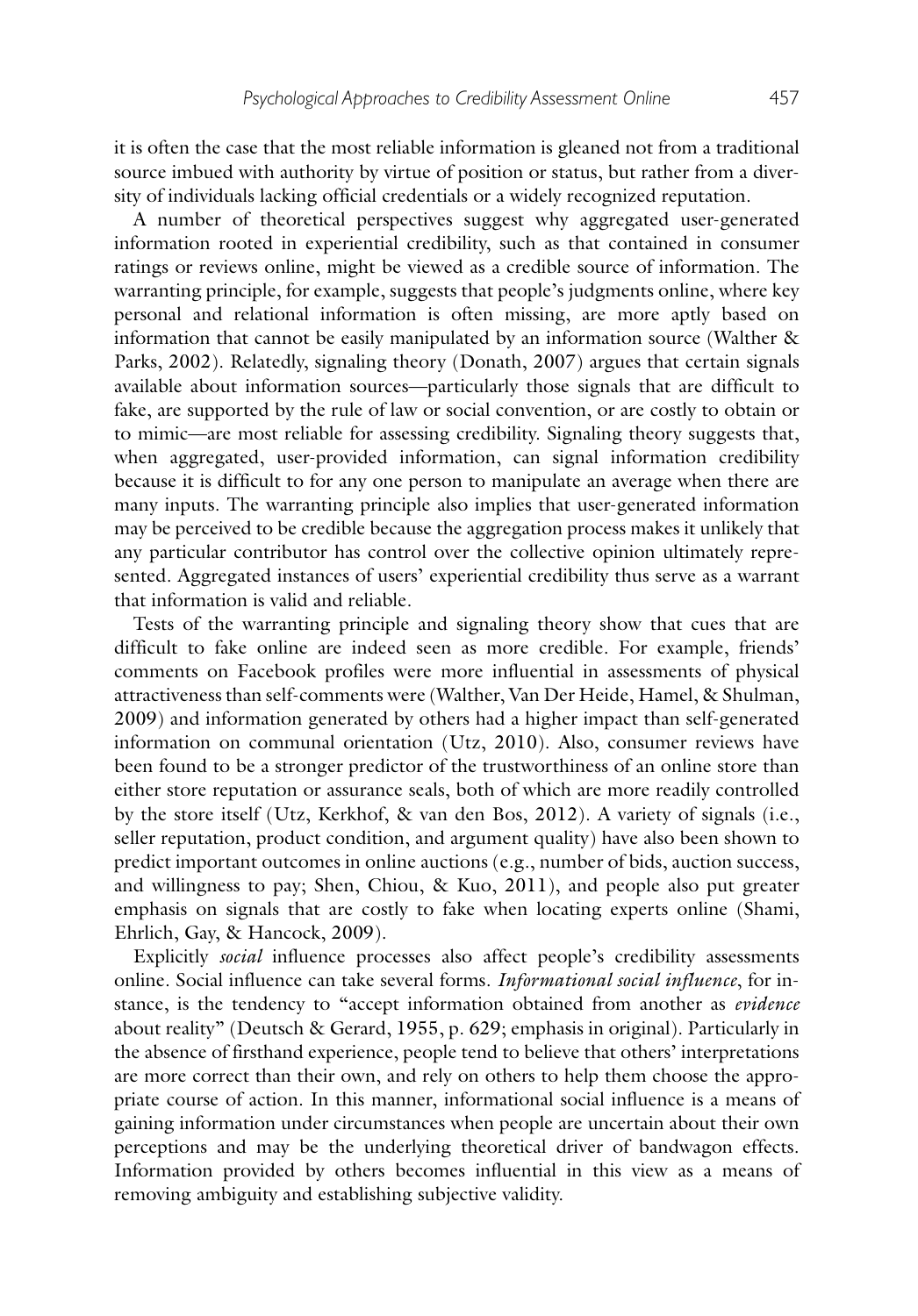A related but complementary form of social influence is *referent informational influence* (Turner, Wetherell, & Hogg, 1989). Stemming from theories of social identity and self-categorization, referent informational influence explains opinion and behavior conformity by processes of group identification and the subsequent adherence to standards of group behavior. The most reliable and cognitively available sources of information about group norms are the attitudes or behaviors of fellow group members themselves, which serve to reduce the uncertainty of a social situation. Referent informational influence, therefore, operates by priming a social identity or category within the available social context. Individuals then rely on a cognitive representation of the group norm as a guide for their attitudes and behaviors.

Many studies have demonstrated the effects of social influence online. For example, people viewing movie ratings online tend to rate movies consistent with the ratings they have been shown and people's choices online are swayed by others' views in recommender systems (Cosley, Lam, Albert, Konstan, & Riedl, 2003; Zhu, Huberman, & Luon, 2011). In addition, people tend to find information contributed by similar others to be more credible (Flanagin, Hocevar, & Samahito, 2014) and online adoption of user-created content has been shown to be particularly prone to the social influences of friends (Bakshy, Karrer, & Adamic, 2009), suggesting that referent informational influence is a particularly important influence on Internet users' attitudes and behaviors. Both informational social influence and referent informational influence emphasize the role that socially available others play in prompting opinion and behavioral conformity, either through the information resources they provide or via the perceived norms of the identifiable group, both of which can serve to disambiguate complex information environments.

These perspectives suggest that others' opinions may be an important source of information when users evaluate the credibility of user-generated information, especially if information evaluators identify with the people who post their opinions. Supporting this view, research by Sundar and colleagues (2008) found that online consumers' opinions of product quality were highly influenced by others' opinions and found stronger attitude conformity as social information (i.e., the number of customer reviews) increased. Flanagin and Metzger (2013) similarly found that users' personal evaluations of movies tended to agree with online user-generated movie reviews as both the quantity of reviews and the degree to which participants generally identified with others' taste in movies increased.

Through these mechanisms, social media tools and applications can assist users in locating credible information online, and yet they pose difficulties for credibility assessment as well. Anonymous and multiple authors make the concept of "source" difficult to understand or authenticate and, as such, users know little about the expertise, qualifications, and potential biases that may be infused into the information they obtain from these resources. The proliferation of sources also amplifies concerns about the lack of gatekeepers, disintermediation, and source ambiguity. Also, while there is evidence that information aggregated across users can produce enhanced collective intelligence via the "wisdom of crowds," it is also true that crowds are not always wise, particularly when bandwagons can develop easily such that popularity can trump quality, when talent is assumed to be equally distributed across all contributors,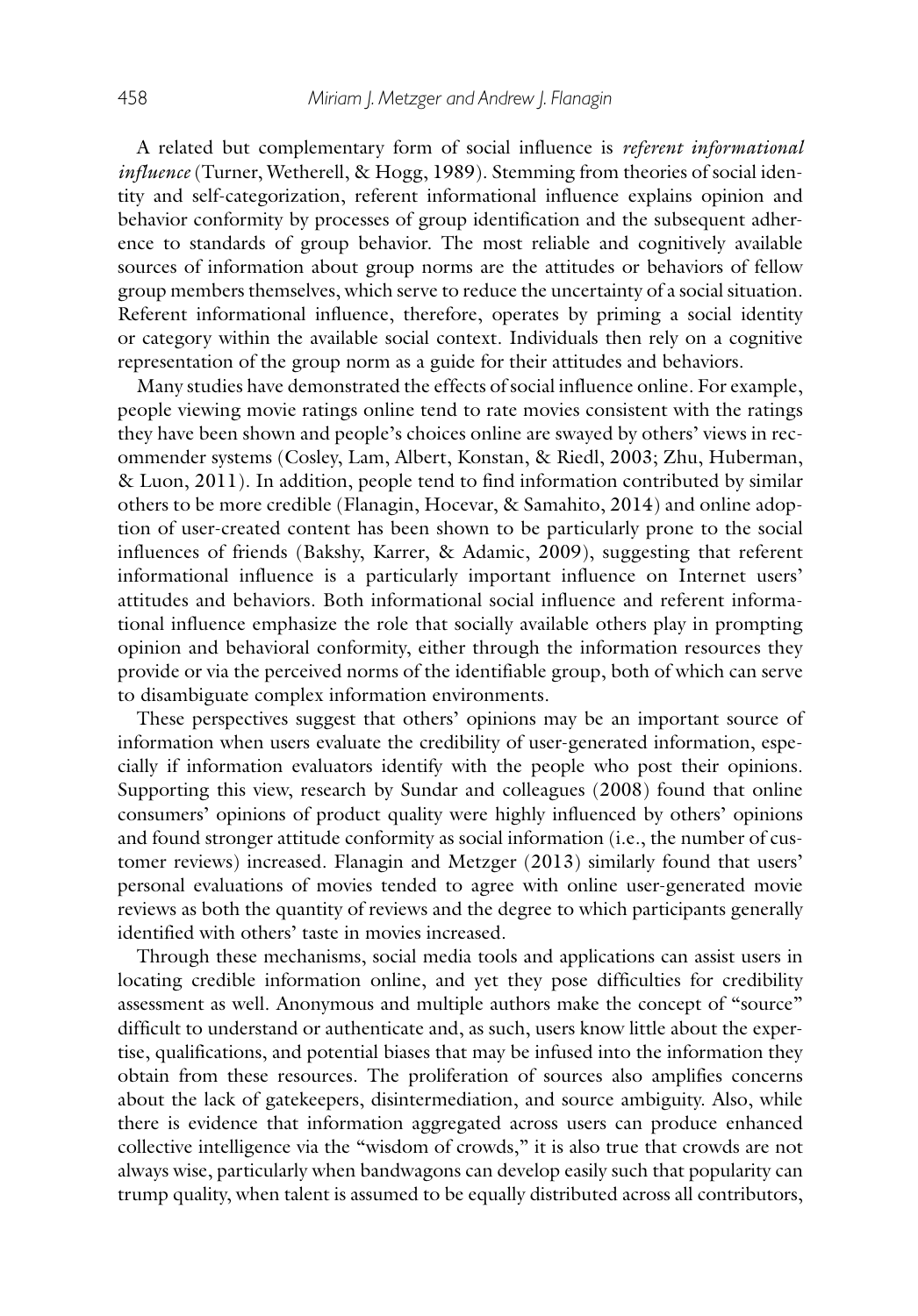and when the specific training and expertise of contributors are undervalued (Keen, 2007).

Research on the dynamics of user-provided online information is just beginning to address these realities by examining the tensions information consumers are now faced with when evaluating these newer forms of online information and sources. With Wikipedia, for instance, where information consumers must assess the credibility of information that originates primarily from largely unknown, fellow users, there is evidence that many people are skeptical of Wikipedia content (Flanagin & Metzger, 2011; Menchen-Trevino & Hargittai, 2011), and that people tend to find traditional venues (e.g., Encyclopaedia Britannica) to be more credible (Flanagin & Metzger, 2011). Interestingly, however, adults also find information (i.e., the content of the encyclopedia entries themselves, independent from the source) originating from Encyclopaedia Britannica and Wikipedia to be equally credible, and moreso than parallel encyclopedia entries on the hybrid user- and expert-produced content on Citizendium, demonstrating that they attend to credibility cues in the entries themselves. Moreover, children (ages 11–18) find encyclopedia entries from Wikipedia to be significantly more believable than those from other encyclopedias, but only when they think they are actually from more reputable sources (e.g., Encyclopaedia Britannica), suggesting an intriguing sort of social desirability effect, where internalized knowledge about what is and is not an acceptable information source exists in tension with credibility cues gleaned from the content of the message (Flanagin & Metzger, 2011).

Additionally, both children and adults report that other people should believe information on Wikipedia less than they themselves report believing it (Flanagin & Metzger, 2011), indicating a form of the "optimistic bias" effect (Weinstein, 1980) based on social comparison, whereby people tend to see themselves as less likely than others to experience negative life events. Research on optimistic bias has demonstrated its stability across a wide range of demographic variables, including age, sex, and education (Weinstein, 1987), but little research has focused on the occurrence of the optimistic bias in a digital media environment. The surveys described earlier by Metzger and Flanagin, however, found that children and adults believed that their ability to figure out which information is good and bad online was superior to that of "typical" Internet users, and reported being more likely to question information they find on the Internet, and slightly less likely to believe false information online compared to others (Flanagin & Metzger 2010; Metzger et al., 2011). These data provide support that for an optimistic bias in users' perceptions of their information literacy and credibility evaluation skills.

Compounding the problem of assessing the credibility of user-generated content online is that it may be difficult for people to interpret users' "experiential-based information" correctly, absent knowledge about basic statistical principles like sampling (Eysenbach, 2008). For example, research on user-generated commercial ratings shows that Internet users attend to the average "star" ratings for a product without also attending to the number of such ratings provided, potentially at the expense of critical information about the influence of a small number of opinions on the aggregate rating (Flanagin, Metzger, Pure, Markov, & Hartsell, 2014). Under such circumstances, people's ability to take appropriate advantage of user-generated information to make accurate credibility decisions is clearly suboptimal.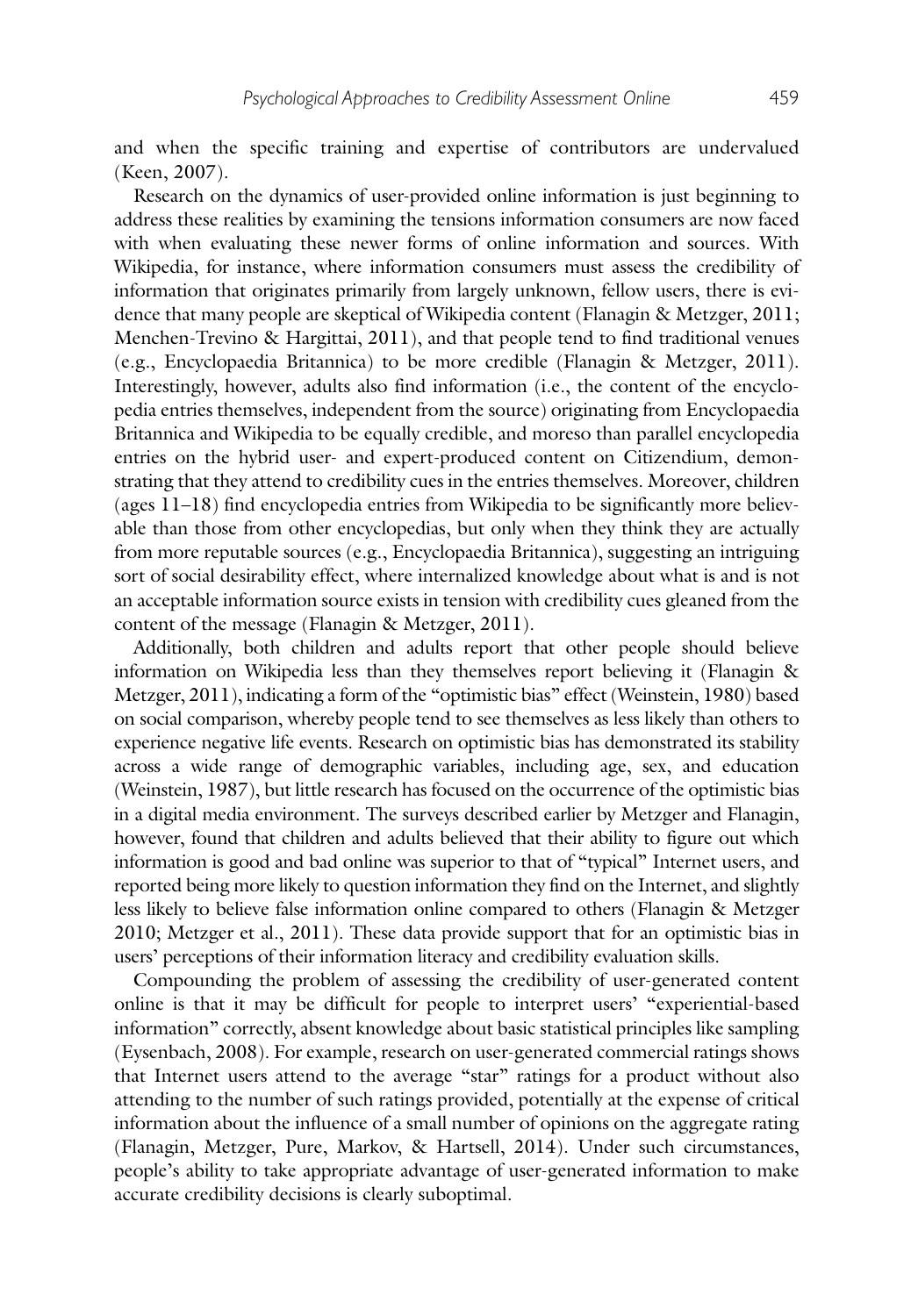#### **Research Directions and Conclusions**

Features of the contemporary information and communication environment highlight the complex reality that information consumers confront when evaluating online information today. The opportunities and challenges presented by this environment suggest the importance of the psychological dimensions of people's information evaluation experiences, including their information processing activities, the personalitybased characteristics that influence information evaluation, and the dynamics of information assessment that unfold in the context of social interaction online. A number of research directions naturally arise from these perspectives.

For example, the use of credibility cues and cognitive heuristics in decision making about credibility raises a number of questions that can serve to guide future research. As mentioned earlier, some evidence suggests that heuristic means of credibility assessment may be *equally* effective as analytic strategies in terms of the quality of credibility judgments that are rendered. This is because cognitive heuristics are based on rational principles and are honed through both evolutionary and individual learning processes (Gigerenzer & Todd, 1999). An avenue for research, therefore, is to address the questions of whether and under what circumstances the use of heuristic evaluation strategies leads to good or bad credibility decisions. Taraborelli (2007) provides a useful model for conducting this type of research in an experimental setting that may be helpful for researchers pursuing work in this area.

It is also likely that many instances of online information involve multiple cues that bear on a user's credibility evaluation, so another important question for future research concerns how people cope with conflicting credibility cues. An example of this is when bandwagon effects appear to validate information that violates users' expectations for professionalism because, for example, it is presented in a sloppy manner (see also Sundar, 2008; Sundar, Xu, & Oeldorf-Hirsch, 2009 for other examples). Wikipedia may also evoke heuristics based on authority cues that compete with bandwagon heuristics and notions about the wisdom of crowds. In these circumstances, which cue is privileged and how do people reconcile the dissonance they might experience when interpreting conflicting credibility cues or heuristics? Credibility cues may be ordered hierarchically in cognition, may interact with specific individual-level traits or attitudes to be more or less perceptually salient, or may be based on the relative prominence of cues in the particular interface, but future research is needed to determine the validity of these as well as other potential explanations.

Social influence processes may also help to explain how users deal with the tension between believing those with credentialed authority, such as acknowledged experts or traditionally recognized gatekeepers, and those with high experiential credibility, such as laypeople with esoteric or firsthand knowledge, when information provided by each is in conflict. These views suggest that this cognitively demanding task is guided by a host of factors, including individual information processing differences and experiences, social cues, and relevant group identities.

Informational social influence processes, for example, suggest that both types of information might be relied upon to guide information consumers' opinions,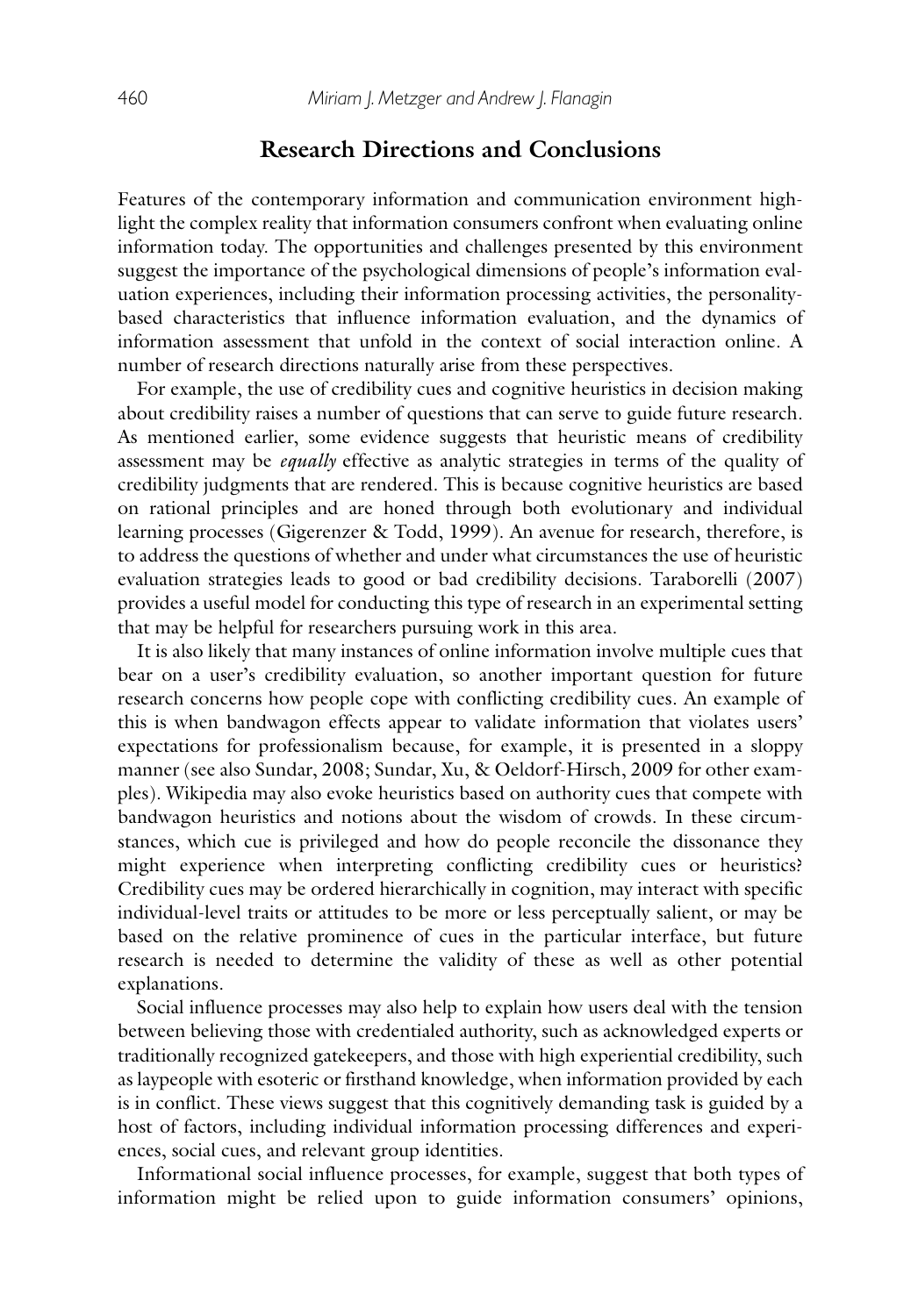particularly if they lack their own firsthand knowledge. Referent social influence further suggests that these influences might be particularly pronounced under conditions where group identification is high. To unravel the specific influences on people's credibility assessments, research will need to locate the conditions under which social influence processes are most likely online (e.g., those where individuals lack their own concrete knowledge, such as evaluative situations where subjective opinions are prevalent), relevant individual-level differences (e.g., social trust), and the group identifications that might be germane to each situation (e.g., specific group-based alliances such as political party identification or identification with particular groups' information sharing practices). Research in this domain might illuminate the social influences and cognitive processes individuals undergo when faced with complex, and occasionally competing, information influences online. Related to this, signaling theory and the warranting principle suggest that lay users may be viewed as equally or even more credible than experts, at least in situations where sufficient evidence shows that user-generated information is unlikely to have been manipulated by a small number of biased sources (e.g., see Flanagin & Metzger, 2013).

Because the tension between expert- and user-generated information is situationspecific, future research should also account for particular information contexts, and their psychological impacts. For instance, during times of crisis where accurate and timely information is critical (e.g., a rapidly unfolding natural disaster, such as a hurricane or wildfire), users may face added pressure to locate specific and credible information, which might not be available in sufficient degree from traditional sources, such as the mainstream news media. Whereas mainstream media tend to rely on a small number of credentialed sources (e.g., the fire or police chief), information that originates from individuals reporting on their own firsthand observations has the potential to be superior since, using social media tools, people can provide specific experiential information in real time to large forums. Research to date, though, has not addressed the basic issues implied in these scenarios, such as the tradeoff between urgency and accuracy (perhaps as understood through the theoretical lens of motivation), differences in comfort levels with or acceptance of fellow citizens as external information sources, whether some users (e.g., those with particular facility in using social media tools) are more comfortable in trusting this information than others, and generational or developmental differences along these lines.

Finally, a good deal of work is also needed to identify and inventory the various cues, heuristics, and strategies that people use during credibility assessment within and across various online environments and information-seeking contexts because it is an important first step in developing theoretical explanations of information evaluation behavior online. Moreover, a thorough understanding of the processes used in online information assessment can help educators and others to design intervention strategies to improve Internet users' information evaluation skills. In the end, the application of research findings in this manner can help people avoid deception, manipulation, and persuasion by misinformation in the Internet environment, which is critical as people increasingly turn to online sources for information that matters in their lives.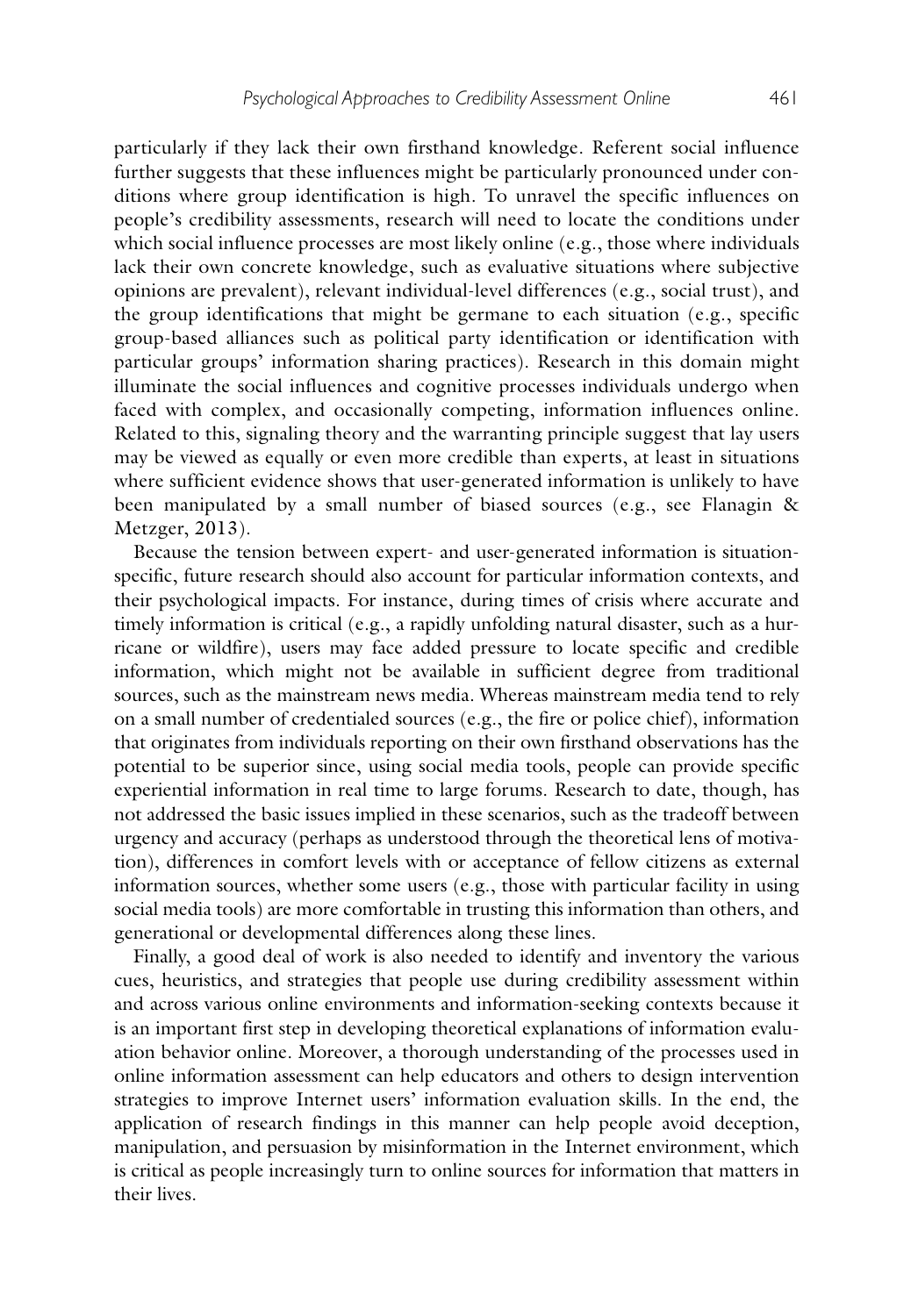#### **References**

- Bakshy, E., Karrer, B., & Adamic, L. A. (2009). Social influence and the diffusion of usercreated content. *Proceedings of the Tenth ACM Conference on Electronic Commerce (EC09)* (pp. 325–334). Stanford, CA: ACM.
- Brem, S. K., Russell, J., & Weems, L. (2001). Science on the web: Student evaluations of scientific arguments. *Discourse Processes*, *32*(2–3), 191–213.
- Byerly, G., & Brodie, C. S. (2005, April). *Internet (and/or institutional) credibility and the user*. Paper presented at the Internet Credibility and the User Symposium at the University of Washington, Seattle, WA.
- Callister, T. A., Jr. (2000). Media literacy: On-ramp to the literacy of the 21st century or cul-de-sac on the information superhighway. *Advances in Reading/Language Research*, *7*, 403–420.
- Chaiken, S. (1980). Heuristic versus systematic processing and the use of source versus message cues in persuasion. *Journal of Personality and Social Psychology*, *39*, 752–766.
- Chaiken, S. (1987). The heuristic model of persuasion. In M. P. Zanna, J. M. Olsen, & C. P. Herman (Eds.), *Social influence: The Ontario symposium* (Vol. 5, pp. 3–39). Hillsdale, NJ: Erlbaum.
- Chaiken, S., & Trope, Y. (1999). *Dual-process theories in social psychology*. New York, NY: Guilford Press.
- Chen, S., & Chaiken, S. (1999). The heuristic-systematic model in its broader context. In S. Chaiken & Y. Trope (Eds.), *Dual-process theories in social psychology* (pp. 73–96). New York, NY: Guilford Press.
- Cosley, D., Lam, S. K, Albert, I., Konstan, J. A., & Riedl, J. (2003). Is seeing believing? How recommender system interfaces affect users' opinions. *Proceedings of the SIGCHI conference on Human Factors in Computing Systems (CHI '03)*, Vancouver, Canada.
- Danielson, D. R. (2005). Web credibility. In C. Ghaoui (Ed.), *Encyclopedia of human-computer interaction* (pp. 713–721). Hersey, PA: Idea Group.
- Del Giudice, K. V. (2010). *Trust on the web: The impact of social consensus on information credibility* (Unpublished doctoral dissertation). University of Central Florida, Orlando, FL. Retrieved from http://purl.fcla.edu/fcla/etd/CFE0003240
- Deutsch, M., & Gerard, H. B. (1955). A study of normative and informational social influences upon individual judgment. *Journal of Abnormal and Social Psychology*, *51*, 629–636.
- Donath, J. (2007). Signals in social supernets. *Journal of Computer-Mediated Communication*, *13*(1), Article 12. Retrieved from http://jcmc.indiana.edu/vol13/issue1/donath.html
- Eastin, M. S., Yang, M. S., & Nathanson, A. I. (2006). Children of the net: An empirical exploration into the evaluation of Internet content. *Journal of Broadcasting & Electronic Media*, *50*(2), 211–230.
- Eysenbach, G. (2008). Credibility of health information and digital media: New perspective and implications for youth. In M. J. Metzger & A. J. Flanagin (Eds.), *Digital media, youth, and credibility* (pp. 123–154). Cambridge, MA: MIT Press.
- Fink-Shamit, N., & Bar-Ilan, J. (2008). Information quality assessment on the web—An expression of behaviour. *Information Research*, *13*(4), 357. Retrieved from http:// informationr.net/ir/13-4/paper357.html
- Flanagin, A. J., Hocevar, K., & Samahito, S. (2014). Connecting with the user-generated web: How shared social identity impacts online information sharing and evaluation. *Information, Communication, and Society*, *17,* 6, 683–694.
- Flanagin, A. J., & Metzger, M. J. (2000). Perceptions of internet information credibility. *Journalism and Mass Communication Quarterly*, *77*, 515–540.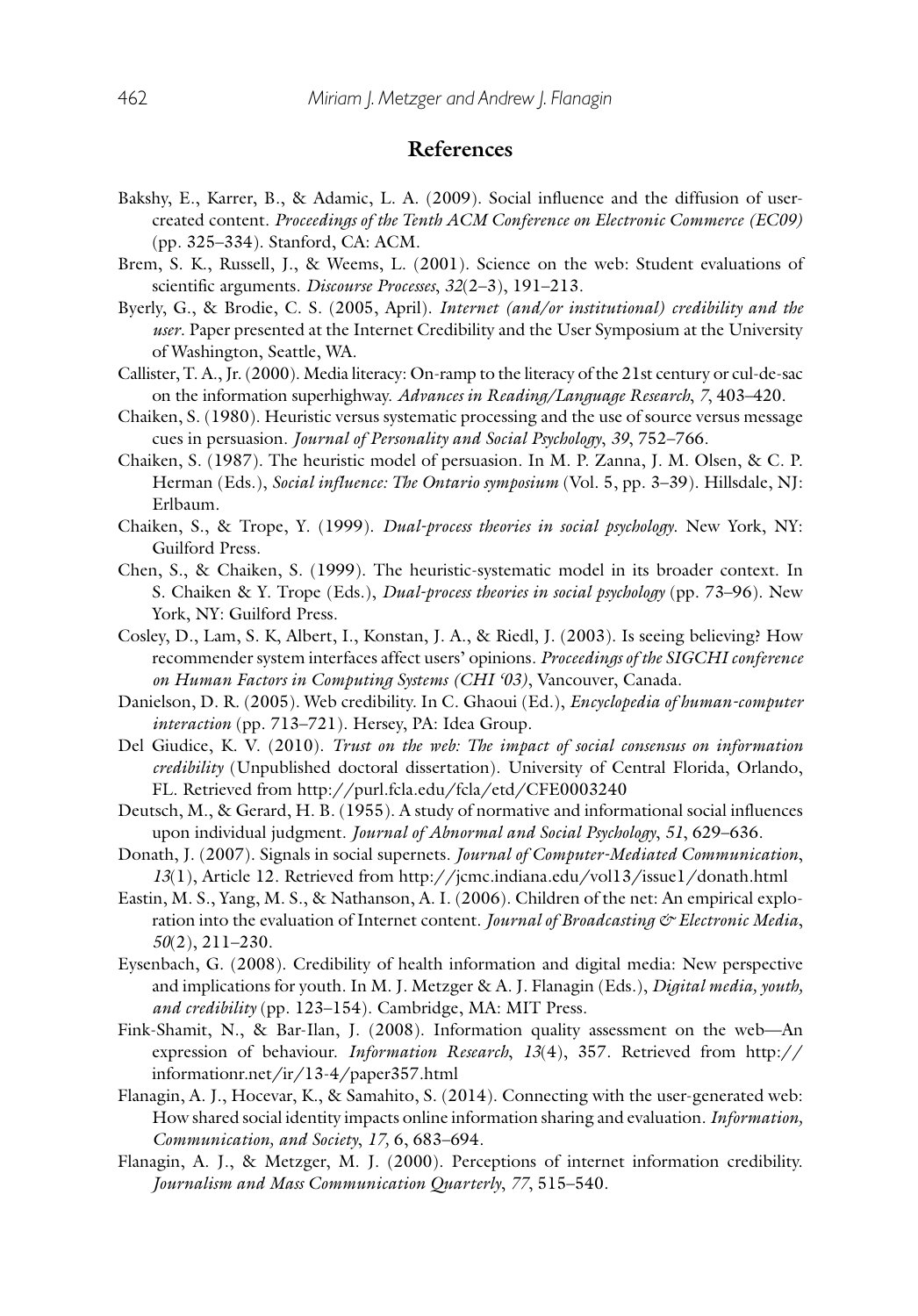- Flanagin, A. J., & Metzger, M. J. (2007). The role of site features, user attributes, and information verification behaviors on the perceived credibility of Web-based information. *New Media & Society*, *9*, 319–342.
- Flanagin, A. J., & Metzger, M. J. (2008). Digital media and youth: Unparalleled opportunity and unprecedented responsibility (pp.  $5-27$ ). In M. J. Metzger & A. J. Flanagin (Eds.), *Digital media, youth, and credibility*. Cambridge, MA: MIT Press.
- Flanagin, A. J., & Metzger, M. J. (2010). *Kids and credibility: An empirical examination of youth, digital media use, and information credibility.* Cambridge, MA: MIT Press.
- Flanagin, A. J., & Metzger, M. J. (2011). From Encyclopedia Britannica to Wikipedia: Generational differences in the perceived credibility of online encyclopedia information. *Information, Communication, and Society*, *14*, 355–374.
- Flanagin, A. J., & Metzger, M. J. (2013). Trusting expert- versus user-generated ratings online: The role of information volume, valence, and consumer characteristics. *Computers in Human Behavior*, *29*, 1626–1634.
- Flanagin, A. J., Metzger, M. J., Pure, R., Markov, A., & Hartsell, E. (2014). Mitigating risk in ecommerce transactions: Perceptions of information credibility and the role of user-generated ratings in product quality and purchase intention. *Electronic Commerce Research*, *14*, 1–23.
- Fogg, B. J. (2003). Prominence-interpretation theory: Explaining how people assess credibility online. *Proceedings of CHI'03, Extended Abstracts on Human Factors in Computing Systems* (pp. 722–723). New York, NY: ACM.
- Fogg, B. J., Soohoo, C., Danielson, D. R., Marable, L., Stanford, J., & Trauber, E. R. (2003). How do users evaluate the credibility of Web sites? A study with over 2,500 participants. *Proceedings of the 2003 Conference on Designing for User Experiences*, San Francisco, CA. Retrieved from http://portal.acm.org/citation.cfm?doid=997078.997097
- Fogg, B. J., & Tseng, H. (1999). The elements of computer credibility. *Proceedings of the CHI '99, Human Factors in Computing Systems*, Pittsburgh, PA (pp. 80–87). New York, NY: ACM.
- Forsyth, D. R. (2010). *Group dynamics* (5th ed.). Belmont, CA: Wadsworth.
- Freeman, K. S., & Spyridakis, J. H. (2004). An examination of factors that affect the credibility of online health information. *Technical Communication*, *51*, 239–263.
- Fritch, J. W., & Cromwell, R. L. (2002). Delving deeper into evaluation: Exploring cognitive authority on the Internet. *Reference Services Review*, *30*, 242–254.
- Gefen, D., Karahanna, E., & Straub, D. (2003). Trust and TAM in online shopping: An integrated model. *MIS Quarterly*, *27*, 51–90.
- Gigerenzer, G., & Todd, P. M. (1999). *Simple heuristics that make us smart*. New York, NY: Oxford University Press.
- Gladwell, M. (2005). *Blink: The power of thinking without thinking*. New York, NY: Little, Brown & Company.
- Gross, M. (1999). Imposed queries in the school library media center: A descriptive study. *Library & Information Science Research*, *21*, 501–521.
- Gugerty, L., Billman, D., Pirolli, P., & Elliott, A. (2007). An exploratory study of the effect of domain knowledge on internet search behavior: The case of diabetes. *Proceedings of the Human Factors and Ergonomics Society*, *51*, 775–779.
- Hargittai, E. (2002). Second-level digital divide: Differences in people's online skills. *First Monday*, *7*(4), np.
- Hesse, B. W., O'Connell, M., Augustson, E. M., Chou, W., Shaikh, A. R., & Finney Rutton, L. J. (2011). Realizing the promise of web 2.0: Engaging community intelligence. *Journal of Health Communication*, *16*, 10–31.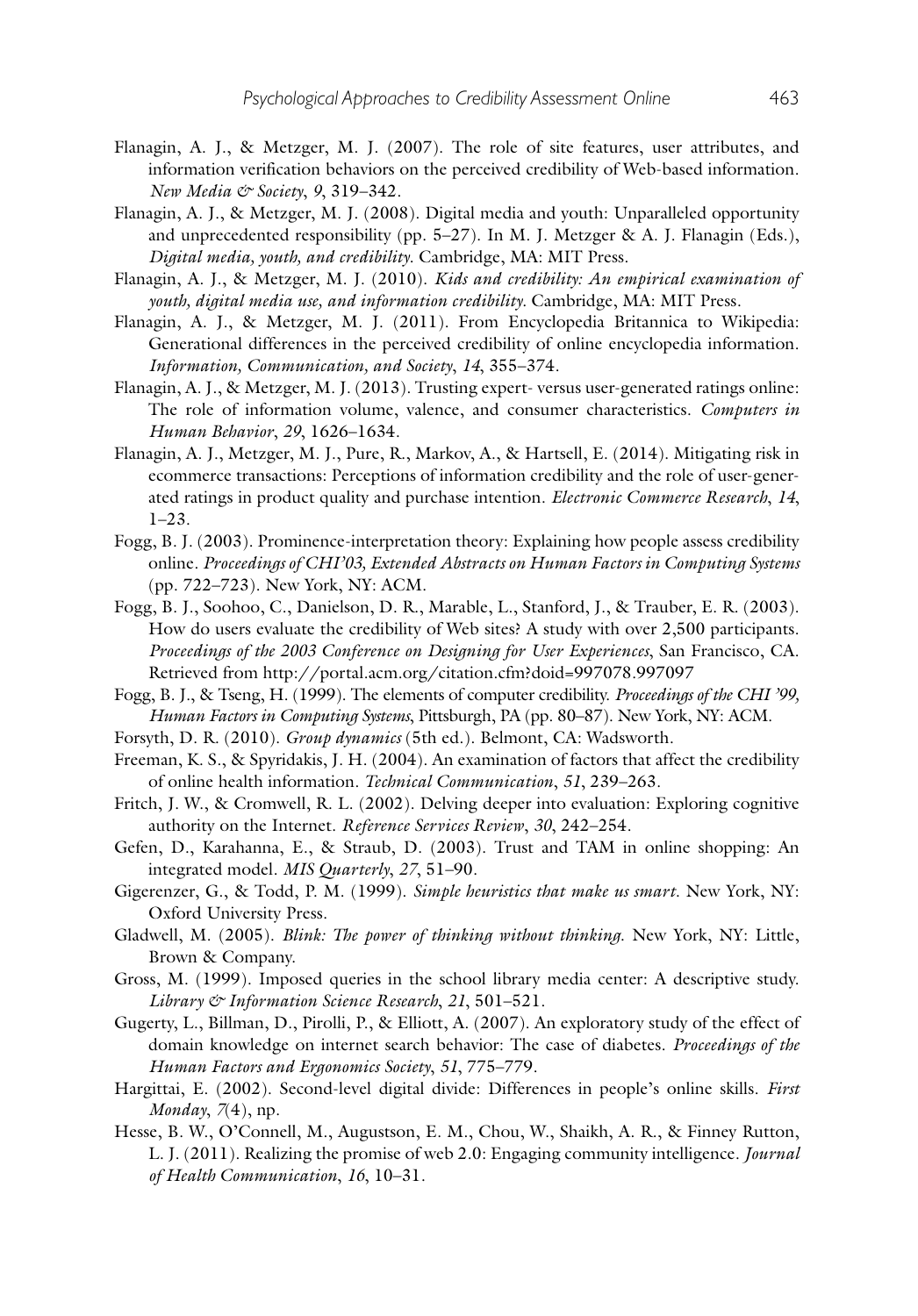- Hilligoss, B., & Rieh, S. Y. (2008). Developing a unifying framework for credibility assessment: Construct, heuristics, and interactions in context. *Information Processing & Management*, *44*, 1467–1484.
- Hong, T. (2006). The Internet and tobacco cessation: The roles of Internet self-efficacy and search task on the information-seeking process. *Journal of Computer-Mediated Communication*, *11*(2), Article No. 8. Retrieved from http://jcmc.indiana.edu/vol11/issue2/hong.html
- Horrigan, J., & Rainie, L. (2006). *When facing a tough decision, 60 million Americans now seek the internet's help: The internet's growing role in life's major moments*. Retrieved from http://www.pewinternet.org/2006/04/19/the-internets-growing-role-in-lifes-major-moments/
- Hovland, C. I., Janis, I. L., & Kelley, H. H. (1953). *Communication and persuasion.* New Haven, CT: Yale University Press.
- Johnson, T. J., & Kaye, B. K. (2000). Using is believing: The influence of reliance on the credibility of online political information among politically interested internet users. *Journalism and Mass Communication Quarterly*, *77*, 865–879.
- Johnson, T. J., & Kaye, B. K. (2002). Webelievability: A path model examining how convenience and reliance predict online credibility. *Journalism and Mass Communication Quarterly*, *79*, 619–642.
- Kafai, Y., & Bates, M. (1997). Internet web-searching instruction in the elementary classroom: Building a foundation for information literacy. *School Library Media Quarterly*, *25*, 103–111.
- Keen, A. (2007). *The cult of the amateur: How today's Internet is killing our culture and assaulting our economy*. London, UK: Nicholas Brealey Publishing.
- Kruger, J., Wirtz, D., Van Boven, L., & Altermatt, T. W. (2004). The effort heuristic. *Journal of Experimental Social Psychology*, *40*, 91–98.
- Lane, C., & Bachmann, R. (Eds.). (1998). *Trust within and between organizations: Conceptual issues and empirical applications*. Oxford, UK: Oxford University Press.
- Lang, A. (2000). The limited capacity model of mediated message processing. *Journal of Communication*, *50*, 46–70.
- Madden, M., & Fox, S. (2006). Riding the waves of Web 2.0. Retrieved from http:// pewresearch.org/pubs/71/riding-the-waves-of-web-20
- McKnight, D. H., Choudhury, V., & Kacmar, C. (2002). Developing and validating trust measures for e-commerce: An integrative typology. *Information Systems Research*, *13*, 334–359.
- Menchen-Trevino, E., & Hargittai, E. (2011). Young adults' credibility assessment of Wikipedia. *Information, Communication and Society*, *14*, 24–51.
- Metzger, M. J. (2007). Making sense of credibility on the Web: Models for evaluating online information and recommendations for future research. *Journal of the American Society of Information Science and Technology*, *58*, 2078–2091.
- Metzger, M. J., & Flanagin, A. J. (Eds.). (2008). *Digital media, youth, and credibility*. Cambridge, MA: MIT Press.
- Metzger, M. J., Flanagin, A. J., Eyal, K., Lemus, D. R., & McCann, R. (2003). Credibility in the 21st century: Integrating perspectives on source, message, and media credibility in the contemporary media environment. In P. Kalbfeisch (Ed.), *Communication yearbook 27* (pp. 293–335). Mahwah, NJ: Lawrence Erlbaum.
- Metzger, M. J., Flanagin, A. J., & Medders, R. B. (2010). Social and heuristic approaches to credibility evaluation online. *Journal of Communication*, *60*, 413–439.
- Metzger, M. J., Flanagin, A. J., Pure, R., Medders, R., Markov, A., Hartsell, E., & Choi, E. (2011). *Adults and credibility: An empirical examination of digital media use and information credibility*. Research report prepared for the John D. and Catherine T. MacArthur Foundation. University of California, Santa Barbara, CA.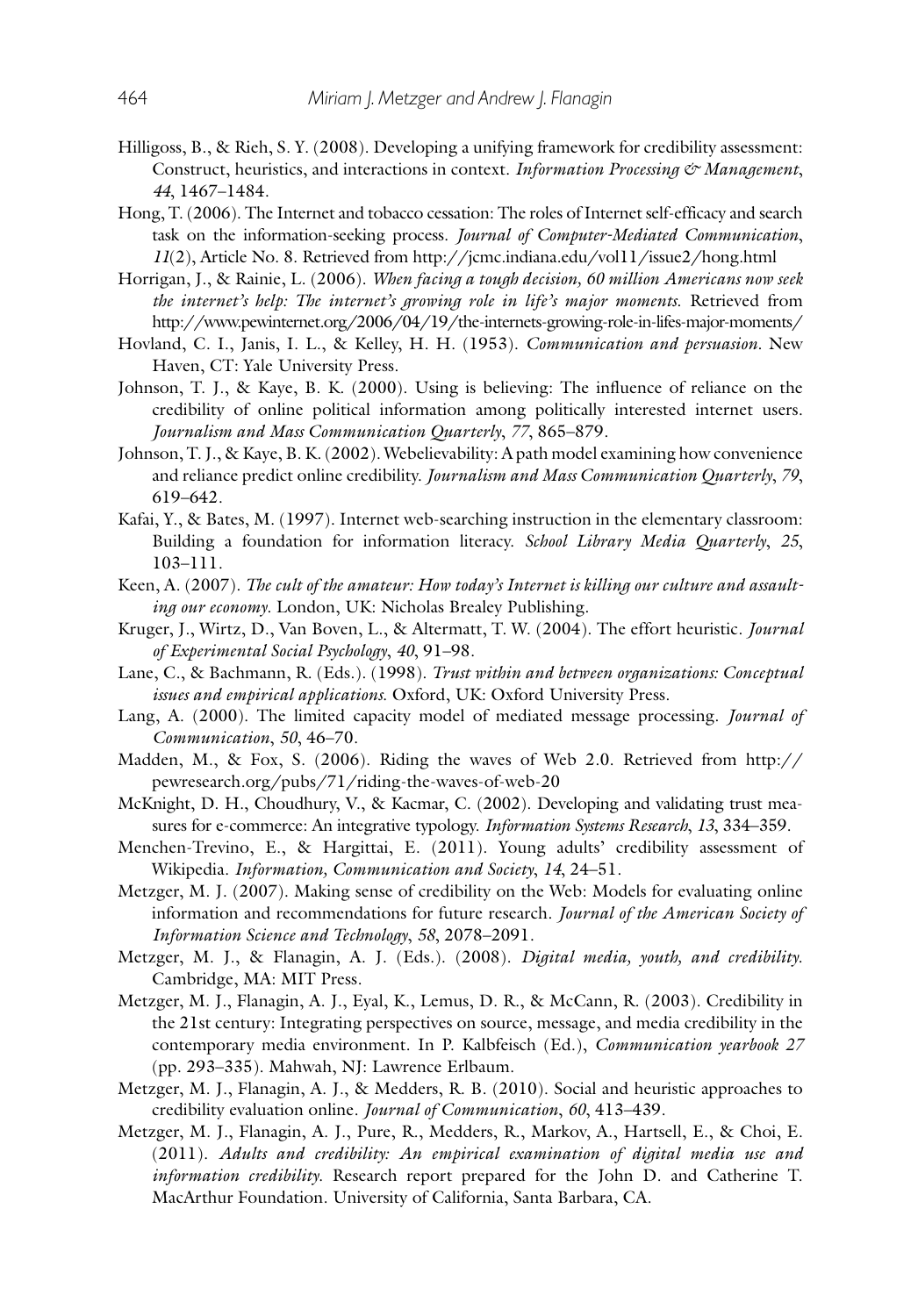- Petty, R. E., & Cacioppo, J. T. (1981). *Attitudes and persuasion: Classic and contemporary approaches*. Dubuque, IA: Brown.
- Pirolli, P. (2005). Rational analyses of information foraging on the Web. *Cognitive Science*, *29*, 343–373.
- Pure, R. A., Markov, A. R., Mangus, J. M., Metzger, M. J., Flanagin, A. J., & Hartsell, E. H. (2013). Understanding and evaluating source expertise in an evolving media environment. In T. Takševa (Ed.), *Social software and the evolution of user expertise: Future trends in knowledge creation and dissemination* (pp. 37–51). Hershey, PA: Information Science Reference. doi:10.4018/978-1-4666-2178-7.ch003
- Ridings, C., Gefen, D., & Arinze, B. (2002). Some antecedents and effects of trust in virtual communities. *The Journal of Strategic Information Systems*, *11*(3–4), 271–295.
- Rieh, S. Y., & Danielson, D. R. (2007). Credibility: A multidisciplinary framework. In B. Cronin (Ed.), *Annual review of information science and technology* (Vol. 41, pp. 307–364). Medford, NJ: Information Today.
- Ross, L., Greene, D., & House, P. (1977). The false consensus effect: An egocentric bias in social perception and attribution processes. *Journal of Experimental Social Psychology*, *13*, 279–301.
- Sarker, S., Valacich, S. J., & Sarker, S. (2003). Virtual team trust: Instrument development and validation in an IS educational environment. *Information Resources Management Journal*, *16*(2), 35–55.
- Shami, N. S., Ehrlich, K., Gay, G., & Hancock, J. T. (2009). Making sense of strangers' expertise from signals in digital artifacts. *Proceedings of the 27th International Conference on Human Factors in Computing Systems*. New York, NY: ACM.
- Shen, C., Chiou, J., & Kuo, B. (2011). Remedies for information asymmetry in online transaction: An investigation into the impact of web page signals on auction outcome. *Internet Research*, *21*, 154–170.
- Sillence, E., Briggs, P., Harris, P., & Fishwick, L. (2007). How do patients evaluate and make use of online health information? *Social Science & Medicine*, *644*, 1853–1862.
- Simon, H. A. (1955). A behavioral model of rational choice. *Quarterly Journal of Economics*, *69*, 99–118.
- Solomon, P. (1993), Children's information retrieval behavior: A case analysis of an OPAC. *Journal of the American Society for Information Science*, *44*, 245–264.
- Sundar, S. S. (2008). The MAIN model: A heuristic approach to understanding technology effects on credibility. In M. Metzger & A. Flanagin (Eds.), *Digital media, youth, and credibility* (pp. 73–100). Cambridge, MA: MIT Press.
- Sundar, S. S., Oeldorf-Hirsch, A., & Xu, Q. (2008). The bandwagon effect of collaborative filtering technology. *Proceedings of CHI'08 Extended Abstracts on Human Factors in Computing Systems*, *26*, 3453–3458.
- Sundar, S. S., Xu, Q., & Oeldorf-Hirsch, A. (2009). Authority vs. peer: How interface cues influence users. *Proceedings of the 27th International Conference Extended Abstracts on Human Factors in Computing Systems (CHI'09)*, *27*, 4231–4236.
- Surowiecki, J. (2005). *The wisdom of crowds*. New York, NY: Anchor Books.
- Taraborelli, D. (2007, June). *Soft deference: How the Web is changing the way we trust*. Paper presented at the fifth European Computing and Philosophy Conference (ECAP 2007), Twente, The Netherlands.
- Tseng, S., & Fogg, B. J. (1999). Credibility and computing technology. *Communications of the ACM*, *42*(5), 39–44.
- Turner, J. C., Wetherell, M. S., & Hogg, M. A. (1989). Referent informational influence and group polarization. *British Journal of Social Psychology*, *28*, 135–147.